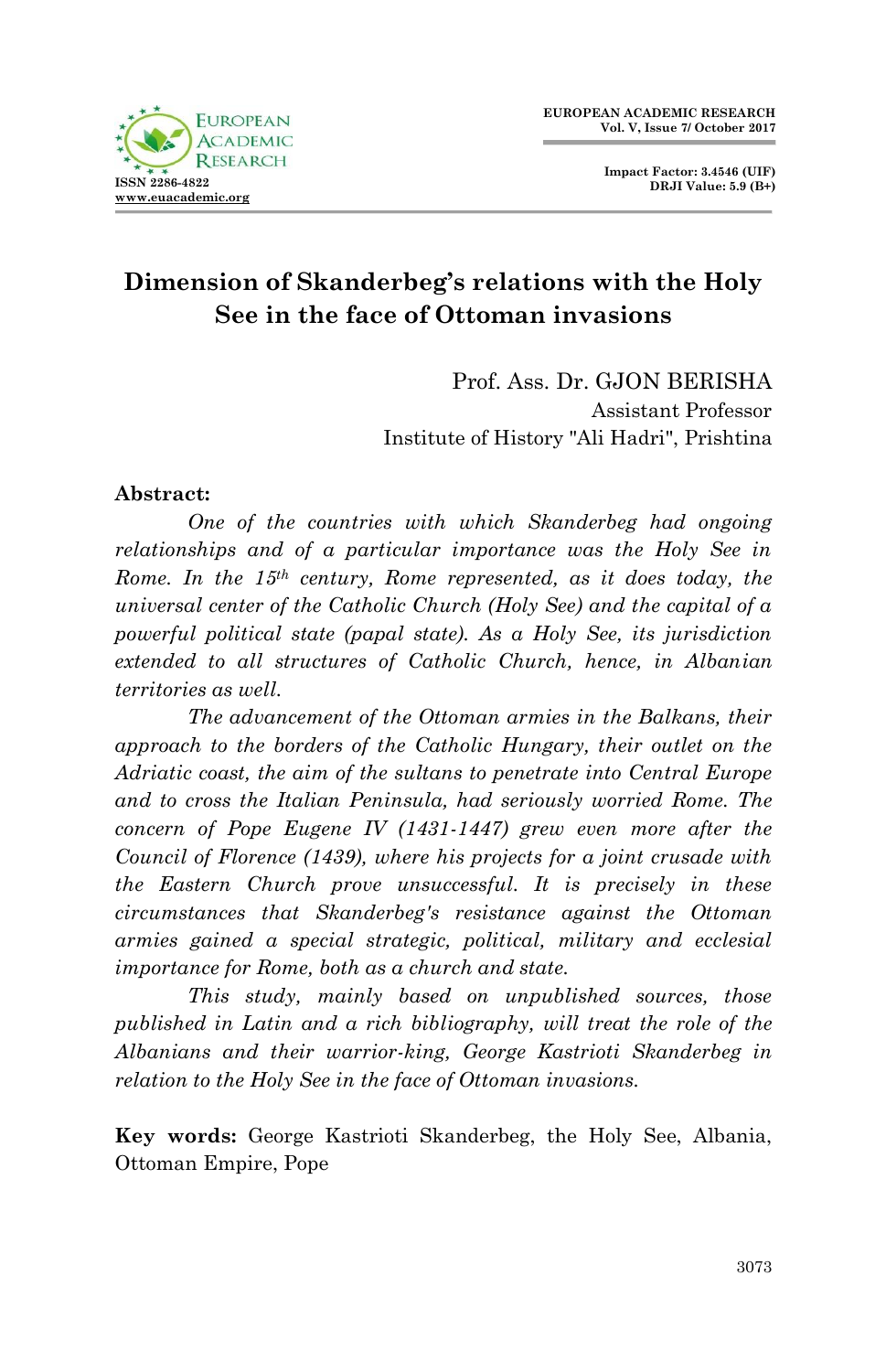Geographical position of Arbëria (today Albania) between East and West, had led the Holy See to be interested that the Albanian dam resist at all costs to the Turkish-Ottoman invasion. Furthermore, along with Hungary and Bosnia, Arbëria was considered, as Basilio Pandzic writes, one of the three neuralgic points of the Crusade, which Pope Eugene IV had proclaimed on 26 May 1443.<sup>1</sup> Skanderbeg, on the other hand, had undisputed interest to ensure support and help of the Papal State. This ground of joint interests laid down political relations between Skanderbeg and the Holy See. Such circumstances would make it possible that the leadership of the anti-Turkish Crusade, which for the time was an international political-military alliance with the aim to preserve the security of European countries against the ottoman invasion, be entrusted to George (Albanian: Gjergj) Kastrioti. First of all, it should be noted that, since there was no divergence of interests between the two parties concerned, this fact enabled Skanderbeg and his diplomats to enjoy the support of the Holy See in their diplomatic and military activity in the service of the Albanian State.

Skanderbeg's first contacts with Pope's representatives, seemed to have started at least since when the rebellion of 1443 was about to start. But true relations with the Holy See were established some years later, when Skanderbeg proved that he was a prominent captain and that Albanian people should be regarded as an important factor in their anti-Turkish Crusade projects. Such interest of the Holy See for Skanderbeg grew and strengthened especially through the dissemination of Skanderbeg reputation as a strategist in the war against the Turks. It was the loss of the battle of Varna (1443-1444), which ultimately, shifted Pope's attention to Skanderbeg.<sup>2</sup> The failure

<sup>1</sup> Basilio Panzić, "I francescani a servizio dell'Albania nell'epoca di Scanderbeg", *V Convegno Internazionale di Studi Albanesi (Atti IX 1968)*, Palermo: Centro Internazionale Di Studi Albanesi 1968, p.179.

<sup>2</sup> In 1444, the sultan negotiated a ten-year truce with the Christians, which the Christians almost immediately violated. Together with King Ladislaus, Hunyadi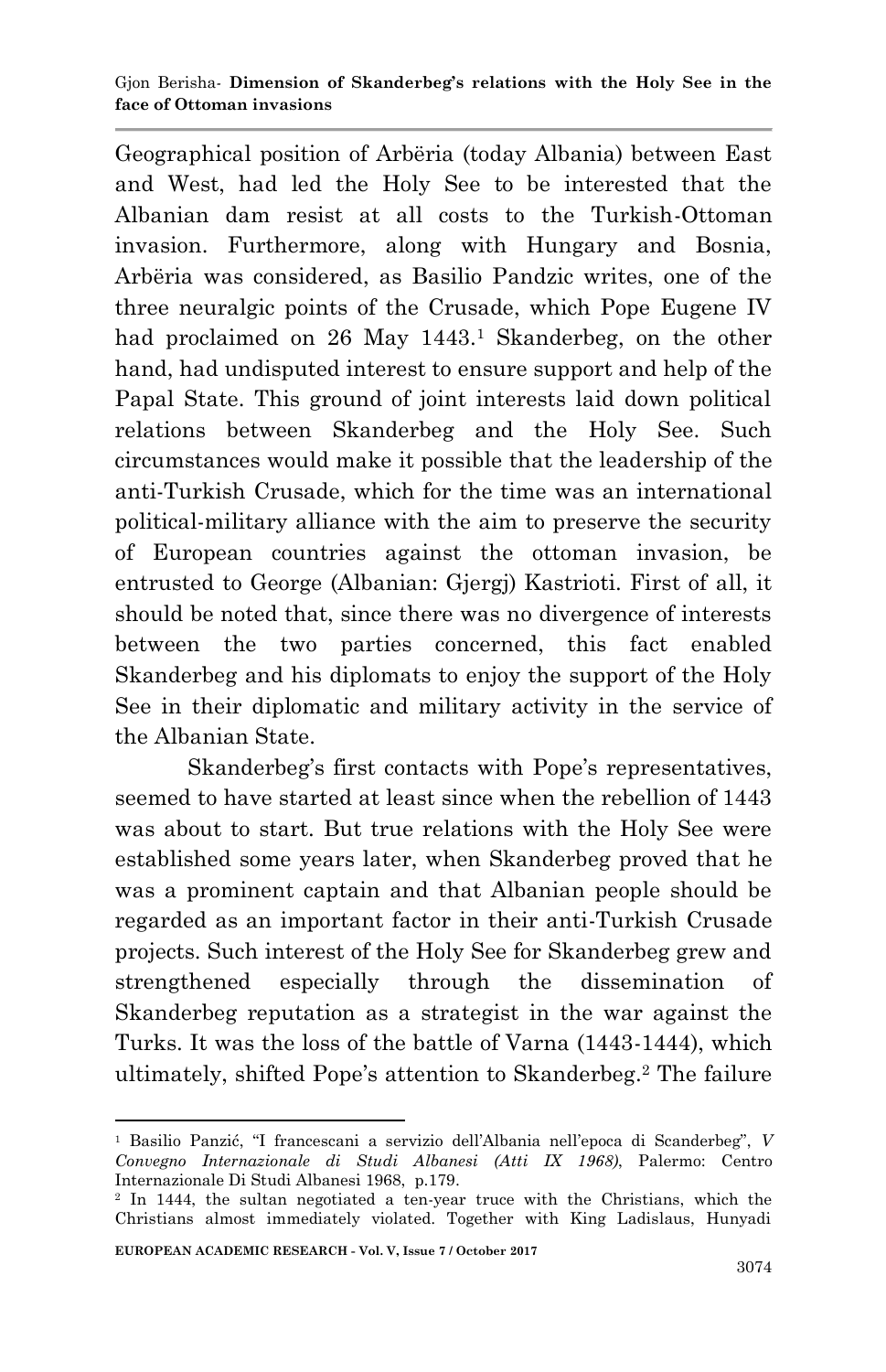of this joint venture, which gained the support of the Papacy, caused dissatisfaction to the latter. In these circumstances, the Skanderbeg's emergence on the stage of history, brought a new light to the expectations and plans of the Popes.

In the field of foreign partnership, a positive signal came from Rome, since 22 December 1445. Pope Eugene IV appointed Pal Engjëlli (Latin: Paulus Angelus 1416-1470), as the bishop of Drivasto,<sup>3</sup> a move which would significantly promote relations with the Pope in the ecclesiastical and diplomatic field.

The one, who assessed Skanderbeg as a factor in Rome's projects, was the successor of Eugene IV, Pope Nicholas V (1447-1455), who as soon as ascending St. Peter's throne (1447), started to think about Albania that represented a hope for Christian Europe, which in turn, was posed to the Turkish threat. Skanderbeg, who had always had as a fundamental objective - the liberation of his country's territories and the Crusade, chose to follow the emergence of its main inspirer, namely the Pope. On the other hand, revival of the Crusade would somehow diminish confrontations between Italian states (*the hostility of the Duke of Milan and Naples with Venice*) and would give to Skanderbeg the opportunity to attract attention. The ensuing events, would soon confirm such approach of Skanderbeg to the Pope and Alfonso V of Aragon.

**EUROPEAN ACADEMIC RESEARCH - Vol. V, Issue 7 / October 2017**

<sup>1</sup> marched through Bulgaria, determined once and for all to drive the Turks out of Europe. The crusaders made steady progress, though Ottoman resistance increased as they pushed closer to the capitol at Edirne. Then, on November 10, 1444, at the city of Varna on the banks of the Black Sea, they met the army of Murad himself. Outnumbered four to one, the Christians were put to rout, and Ladislaus was killed on the field. Hunyadi barely escaped with his life. On the way home, he fell into the hands of the Wallachian ruler Vlad Dracul. There was apparently no love lost between the two men, and Vlad kept him prisoner for some time in Wallachia.

Upon reaching home, Hunyadi took his place in the interim government, a panel of noblemen. In 1446 they chose Albert's young son, Ladislaus V, as the new king. As Ladislaus was a six-year-old child (and, until 1452, a virtual hostage in Vienna), Hunyadi ruled Hungary as regent. (Kenneth M. Setton, *The Papacy and the Levant, 1204-1571, vol.II: The fifteenth century*, Philadelphia: American Philosophical Society, 1978, pp.82-90; Joseph Held, Camden, N. I, "Hunyadi's Long Campaign and the Battle of Varna 1443-1444"*, Ungarn-Jahrbuch*: *Zeitschrift für die Kunde Ungarns und verwandte Gebiete,* Band. 16 (Munchen 1988) pp. 13, 23-24.)

<sup>3</sup> *Statutet dhe urdhëresat e Kapitullit të Kishës Katedrale të Drishtit*, prepared by M. Ahmeti dhe E. Lala, Tiranë: OMBRA GVG 2009, p. 83.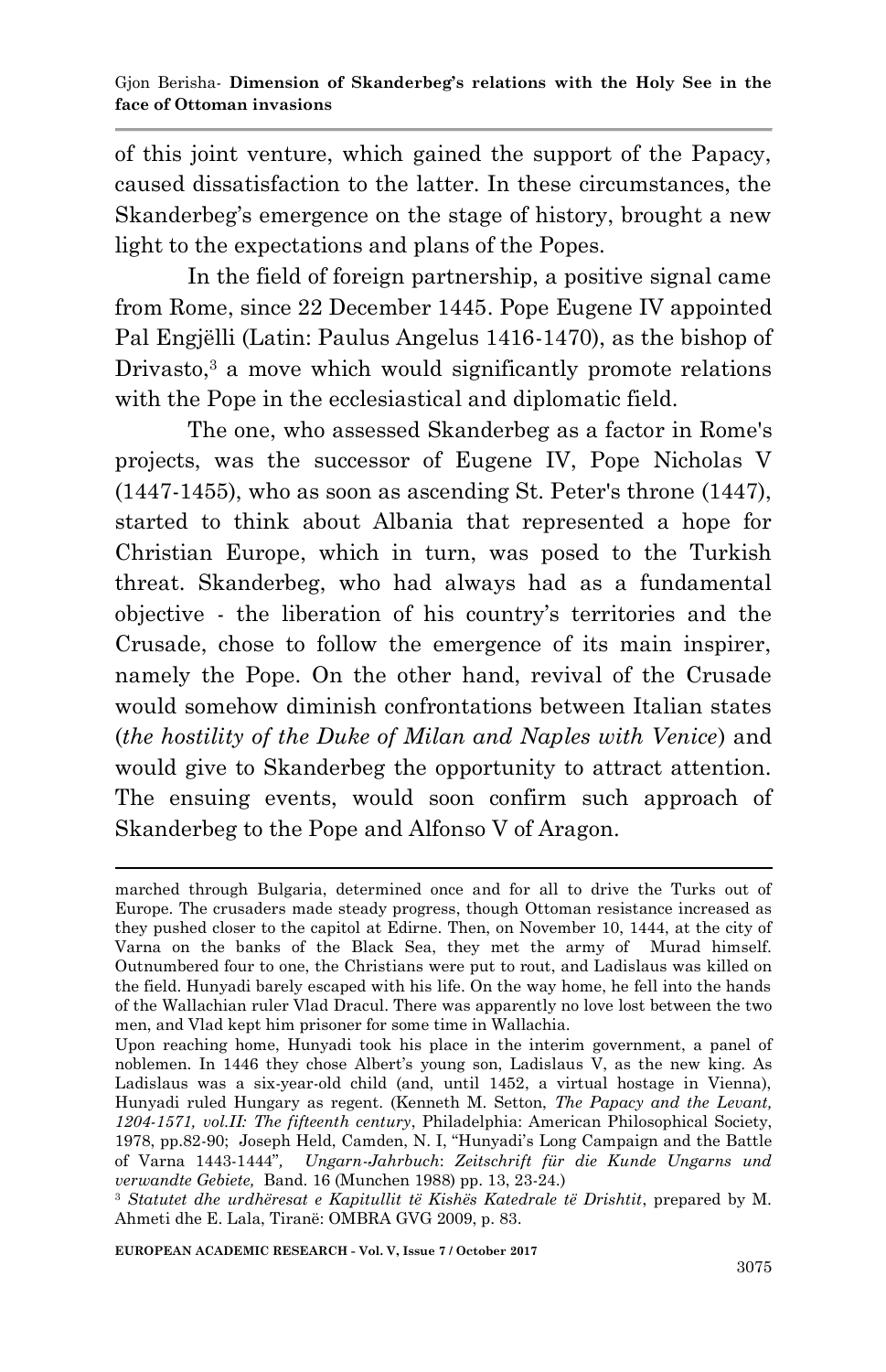Since 20 June 1447, this same Pope sent the Franciscan Antonio de Oliveto as "*nuncio of the Apostolic See in the areas of Arberia and Dalmatia*" (ad partes Albaniae et Sclavoniae), who may be the first Apostolic nuncio coming officially as such in Albania, advised to do his utmost to convince the Christian proponents to provide their support in the war against the Turks led by George Kastrioti Skanderbeg, where it is explicitly cited: "*let's give to our beloved son, the noble man George Kastrioti - lord in Albania, our support and help against the Turks*",<sup>4</sup> while promising that through such a help they would be released from censorship and those who were under the authority of the Holy See. After a while, the Pope took the opportunity to extol Skanderbeg publicly. In a *papal brief* issued on 12 July 1447, which he handed over to the Nuncio in question, the Pope congratulated Skanderbeg for the successful war he was waging against the Turks; he called him "*very strong athlete in defense of the Christian faith* (Orthodoxae fidei fortissimus Athleta) in defense of the Christian faith and "*fearless warrior* " (intrepidus pugil)<sup>5</sup> in defense of honor, growth and stability of the Christian religion in towns and villages of Albania, and especially in the town of Kruja. This may be the first official act by which the Holy See entered into relationships with Skanderbeg.

Above all, it's a testament to his longevity that he survived long enough to have three Popes give him sweet nicknames while basically being involved in a never-ending war with a significantly more-powerful adversary.

<sup>1</sup> <sup>4</sup> In the letter he wrote: "*... nostrum et Sedis apostolicae Nuncium, ad praesens mittimus, cupientes illas tibi iacere concessiones, in quarum vim christifidelibus carum partium tu possis gratiorem reddere ac utiliorem... Caeterum, quia cupimus dilecto filio, nobili viro Georgio Castrioto, Domino in Albania, a fidelibus christianis favores et praesidia praestari adversus Turcas...*", *Bullarium Franciscanum continens constitutiones, epistolas, diplomata Romanorum pontificum Eugenii IV et Nicolai V* ad tres ordines S. P. N. Francisci spectantia. Collegit et edidit Fr. Ulrichus Hüntemann O.F.M. lector iubilatus. Nova Series. Tomus I. (1431–1455). Ad Claras Aquas (Quaracchi), MCMXXIX, doc.1071, p.540; Panzić, "I francescani a servizio dell'Albania", pp. 185-186.

<sup>5</sup> Fan Stylian Noli, *George Catrioti Scanderbeg (1405-1468),* Boston, 1945, pp.200-201.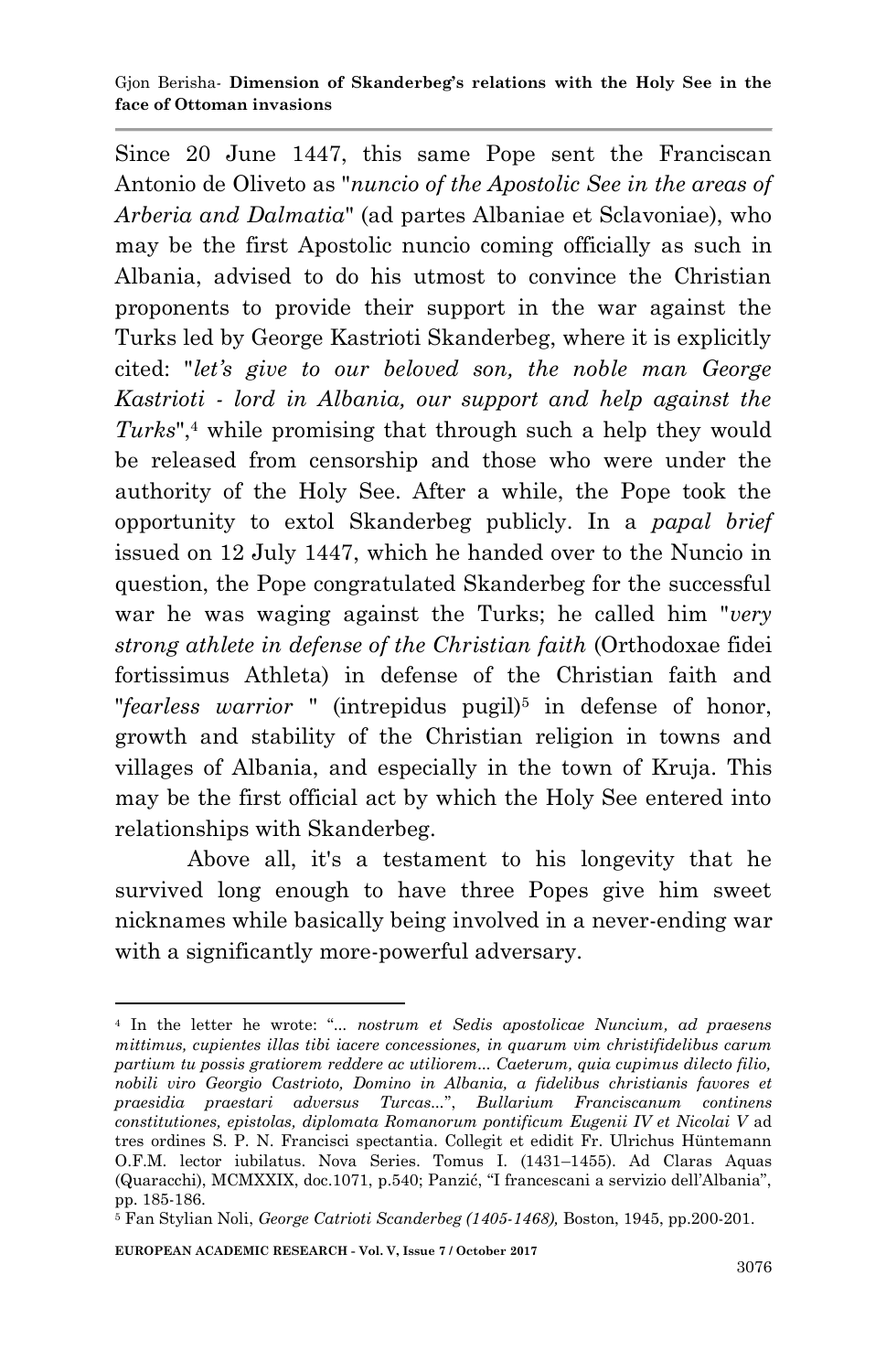In an effort to uphold Skanderbeg's prestige among members of the League, Pope Nicholas V was also engaged in the reconciliation of Skanderbeg with Dukagjini family aware that the conflict between them had arisen also as a result of pressures exerted by Venice on Pal and Lek Dukagjini, to urge them against the Albanian League. These actions of Venice to Dukagjini family not only were considered as a serious threat by Skanderbeg but also by the Pope himself. Therefore, he threw into action Paulus Angelus who for two and a half years had been bishop of Drivasto and whose mission was: to alleviate contradictions between Dukagjini family and Skanderbeg.<sup>6</sup> In fact, the Pope's contribution to the issue of Dukagjini family was a direct reflection of his efforts to promote the southwestern Balkan front in the context of preparations for the attack coming from the Hunyadi front.

Pope Nicholas V, in the framework of strengthening relations with Arbëria, and in the capacity of *Nuncio* and commissary apostolic in Arbëria, Bulgaria and Rascia, appointed on 21 September, 1451 the Albanian Franciscan, Father Eugene Sume.<sup>7</sup> These initial actions, namely appointment of Antoinio de Oliveto (first ambassador of the Holy See in Albanian territories) and his replacement on 21 September 1451 by an Albanian Franciscan, Eugene Sume, tasked as *nuncio* and commissary Apostolic, including apart from *Arberia and Bulgaria also Rascia*, show the attention that the Papal State was paying to Albanian areas in general and to Skanderbeg in particular.

The battle for the defense of Kruja by the Turkish armies' siege, during 1450, had alerted the European powers and especially the Papacy. Since April that same year, the Pope had proclaimed the Jubilee Bull, the essence of which was to raise money for the Crusade. In the framework of these

<sup>6</sup> Kristo Frashëri, *Gjergj Kastrioti Skënderbeu: jeta dhe vepra*, Tiranë: ASHSH, 2002, p.53.

<sup>7</sup> *Bullarium Franciscanum*, n.s.I, doc.1506, p.756-758; Panzić, "I francescani a servizio dell'Albania", p.187.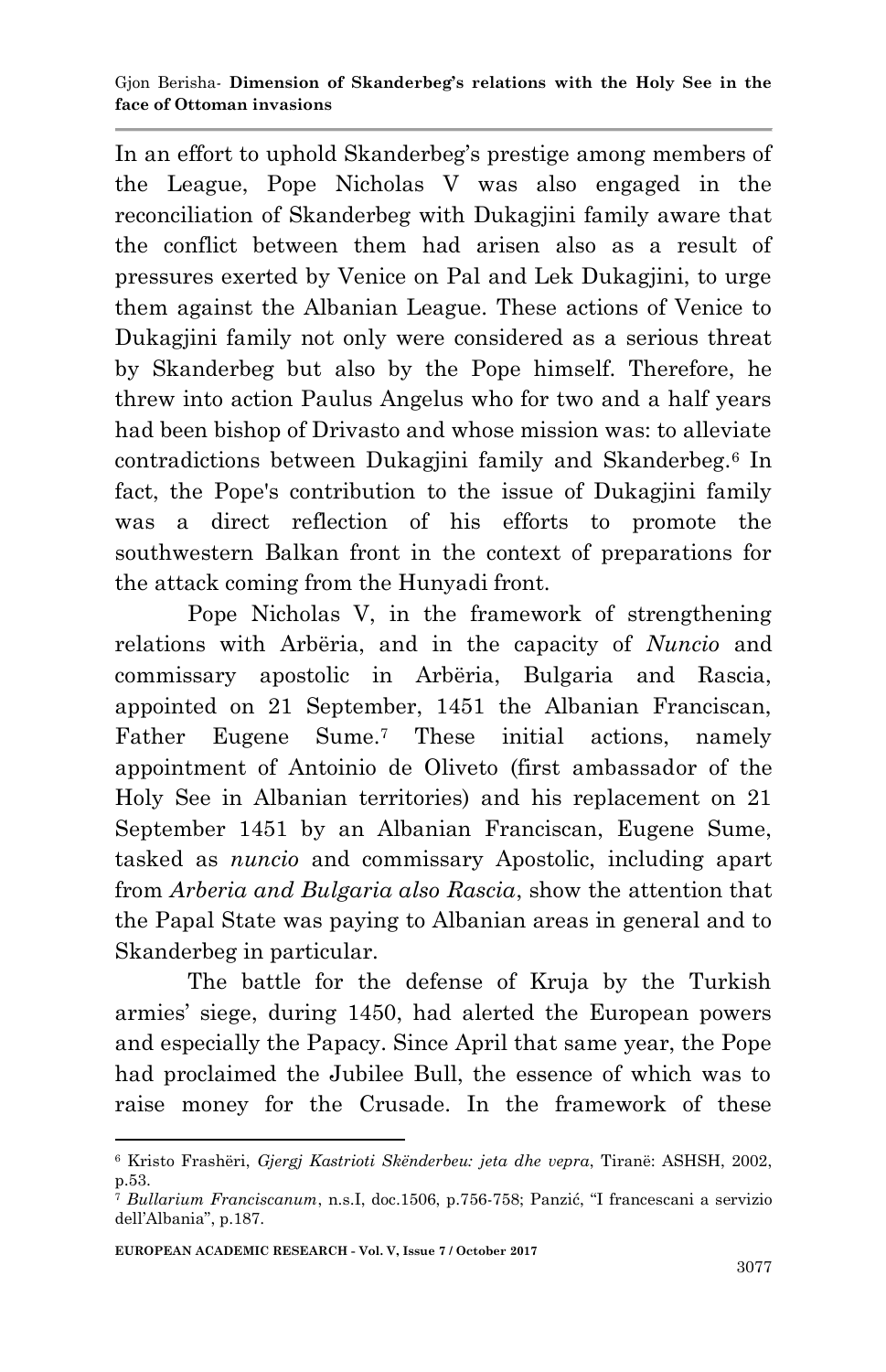## Gjon Berisha*-* **Dimension of Skanderbeg's relations with the Holy See in the face of Ottoman invasions**

preparations, also the activity of the Albanian military contingent commanded by Skanderbeg remained always current. By strategically assessing Skanderbeg's appeals, the Pope addressed specifically to Ragusa whose Crusade credentials were much more stable than those of Venice. With the Pope's letter in hand, Skanderbeg travelled to Ragusa to obtain subsidies.<sup>8</sup> This trip is confirmed by the Ragusan envoy in Rome, *Gjon Gazulli*, in the retrospective report he delivered before the Pope on 27 February, 1451, where, after dwelling on Skanderbeg's difficult situation at that period, stated that: "*He, Skanderbeg, left home and went to the city of Ragusa with the letters of your Holiness, through which your Holiness urged the authorities of this city to help and subsidize Skanderbeg*".<sup>9</sup> By engaging Ragusa which "*the Holiness's instructions ... considered as orders*", the Pope was preparing the ground that Skanderbeg, along with his domain, be supported to be engaged as an estimated striking force in the anti-ottoman global strategy. Skanderbeg, not only had resisted to the siege of the Sultan, but upon the Pope's support, had also given prominent

<sup>1</sup> <sup>8</sup> Državni Arhiv u Dubrovnik (DAD), *Consili Rogatorum*, XI, 272<sup>r</sup>-272<sup>v</sup>; Jovan Radonić, *Đurađ Kastriot Skenderbeg i Arbanija u XV veku:* istoriska građa, (Spomenik SKA XCV), Beograd: Srpska kraljevska akademija, 1942, doc. 34.

<sup>9</sup> The Raguzan ambassador, who went to Rome on 27 February 1451, in the Holy See informs Pope Nicholas V: *"…a questo anno proximo passato [1450], siando venuto el dicto Turcho et el suo fiolo sopra el dicto Schanderbegh et soi colligati cum potentissimi exerciti et aparati de guerra, et siando accordati col detto Turcho li detti colligati de Schandarbegh, habiando esso Schandarbegh perso tutto lo suo paese, salvo che la città de Cruya, la qual esso Turcho non potè vincere per l'asperità de monti et fortezza del dicto luogo et per la fidelità delle persone che erano in essa, che se portono virilmente, se deliberò el dicto Turcho levarse dalla dicta citade de Cruya. E cosi, siando levato et partito dalle parte d'Albania, dubitandose esso Schandarbegh, si per la rebellion delli soi subditi, si per l'accordio delli soi colligati fatto col detto Turcho, non poter tegnir et conservar la dicta citade de Cruya et rehaver el suo paese, maxime perchè non haveva con che substentar le guardie et diffese, poste per lui in la detta cittade, se parti esso Schandarbegh da casa sua et venne a la detta città de Ragusa cum lettere della Vostra Sanctitade, per le qual essa Sanctitade exhortava el rezimento della detta citade ad aiutar et subvenir el detto Schandarbegh*", Radonić, *Đurađ Kastriot Skenderbeg*, doc.36; Kenneth M. Setton, *The Papacy and the Levant, (1204-1571)*, volume II, p.102, note.81; B. Krekić, Dubrovnik (Raguse) et le Levant, Paris end the Hague 1961, this one being no.1209, p.370.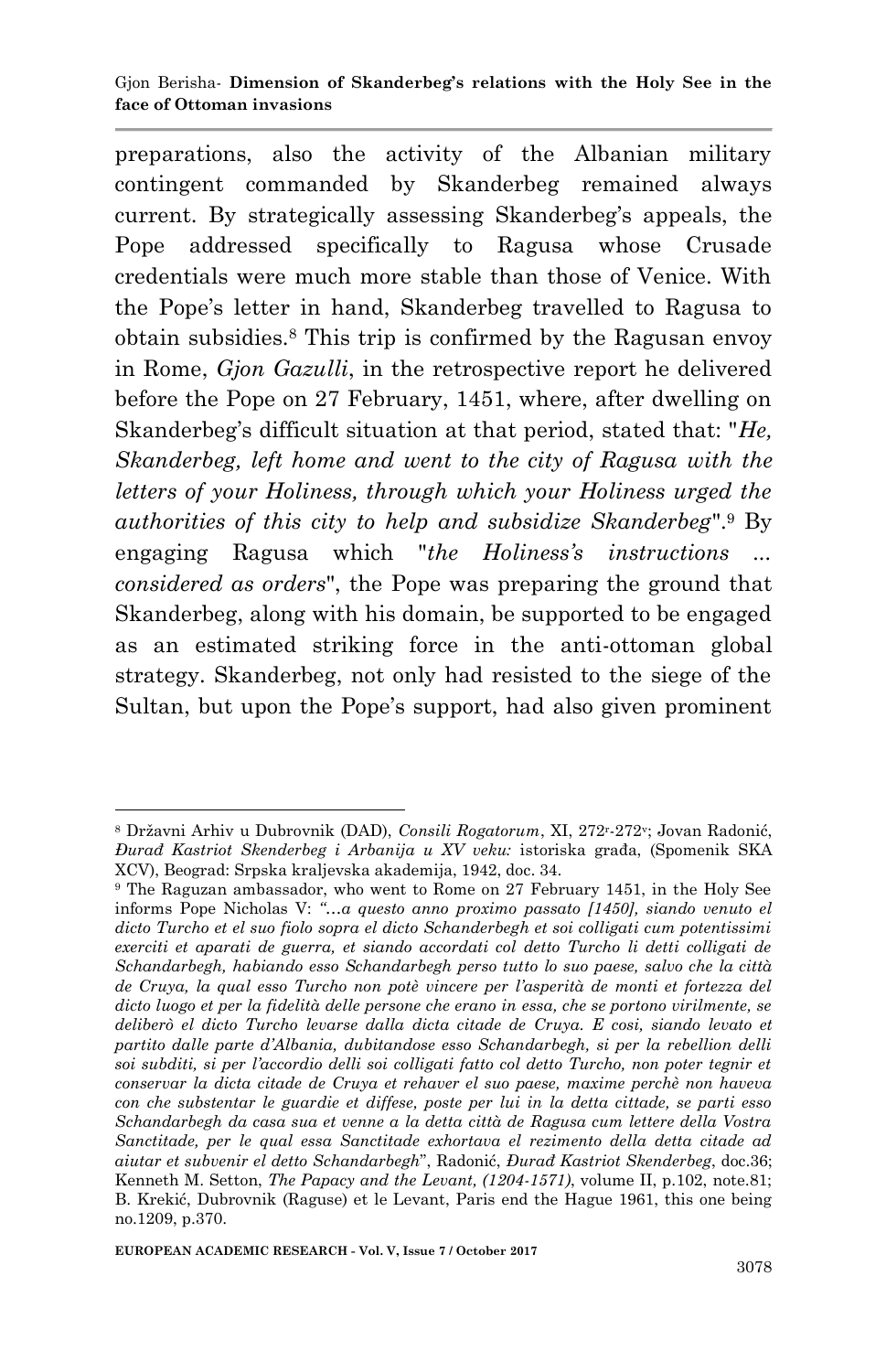Crusader character to Kruja issue by closing all paths to unilateral policies in relation to the Albanian factor.<sup>10</sup>

Through the next Papal *Bull*, issued on 13 April, 1451, we learn that Pope Nicholas V, ordered the bishop of Kotor, *Bonino de Tollentis*, Archbishop of Ragusa (Vicar General), *Jakob* and the Rector of the Grand St. Peter church of Ragusa, *Gjon Gazulli*, to give to the lord of *Kruja and Arberia*, namely George Kastrioti Skanderbeg or his ambassadors, a certain part from the amount of money collected by the indulgence of the jubilee year 1450, as well as to push Skanderbeg in his war against Turks.<sup>11</sup> In this decree, it was also said that a part (indulgence) would be accorded for three years to all those who, in cash or in person, would support George Kastrioti for participation in the anti-Turkish Crusade. Therefore, Pope Nicholas V was strengthening Skanderbeg's *de jure* engagement with the Crusade, through an ecclesial act, which raised him on the pedestal of the most prominent figures of the time for contributing to the defense of European civilization. Hence, Skanderbeg was gradually succeeding to connect *de jure* and *de facto* the anti-Ottoman war of Albanian people to that of the European powers of the time, thus internationalizing its war.

The key idea of the Pope Nicholas V, as part of his anti-Turkish efforts, was to drive out Turks, which would be possible only if the Christian countries joined forces. This demand became even more immediate after the conquest of Constantinople in May 1453 by Mehmed II, who proclaimed it the capital of the Ottoman Empire. Under these conditions, when Mehmed II, was leading his attention towards Hungary and Italy, the Albanian resistance had to gain special attention. Now, it was also Pope Nicholas V, who among others, responded to Skanderbeg's request for the promised aid for

<sup>10</sup> Virgjil Kule, *Gjergj Kastrioti Skënderbeu: kryqtari i fundit*, Tiranë: Fast Track Albania, 2012, pp.153-154

<sup>11</sup> DAD, *Acta Sanctae Mariae Maioris*, seac XV, fasc.I, no.31 (Roma, 13 April 1451); Radonić, *Đurađ Kastriot Skenderbeg*, doc.40.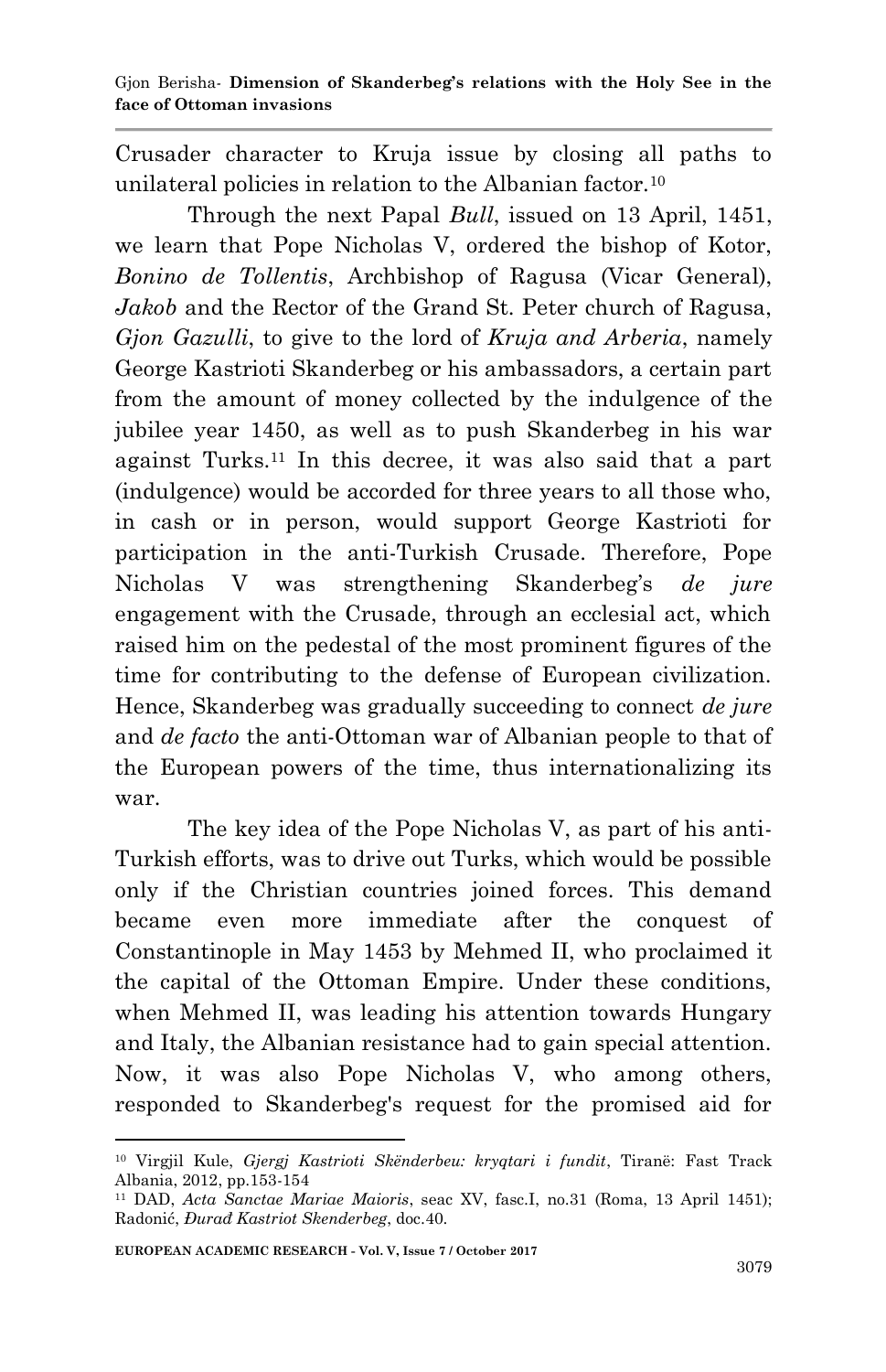resistance, giving him a previously promised financial aid of 5000 golden coins (quinque milia aureorum).<sup>12</sup>

In the framework of the Crusade preparations taking place at the beginning of 1454, Skanderbeg continued contacts with Rome to give to the Pope and cardinals a detailed account of the military role he could play in this part of the Balkans. This would be a good opportunity to disseminate as much information as possible among the ambassadors and representatives of the Italian state about Skanderbeg and the war he was fighting. The representative himself of the Duchy of Milan to Rome, Sceva de Curte, corrected himself when writing to his own chief: "*this Skanderbeg ... is not Turkish, but Christian Albanians*".<sup>13</sup> With the desire to correctly demonstrate the participation in the Crusade and the use of donated funds, on the occasion of granting a papal assistance of 3,000 ducats - golden coins, and about 1,000 ducats in gifts, Skanderbeg stated that he would not use such money at all, and that he would use it only if the Turks would really attack. He even proposed that the Holy See pays him the assistance each month; in the event the enemy did not appear, he pledged that the amounts of money would be returned.<sup>14</sup>

While during February 1455, Pope Nicholas V was preparing the Papal Bull for the creation of Italic League, which envisaged a 25-year peace between them, he died on 25 March, 1455. Pope Calixtus III, who shortly after (8 April, 1455) would succeed Nicholas V, devoted his entire pontificate to the war against Turkish invaders. In his testament, there is an oath citing that he would resort to all his forces to regain Constantinople.

**EUROPEAN ACADEMIC RESEARCH - Vol. V, Issue 7 / October 2017**

<sup>12</sup> Fan S. Noli, *Gjergj Kastrioti Skënderbeu* (1405-1468), vepra 4, Prishtinë: Rilindja, 1968, Appendix, doc.8.

<sup>13</sup> "*... non ne Turcho anci è christiano Albanexe*", Radonić, *Đurađ Kastriot Skenderbeg*, doc.76.

<sup>14</sup> "*…non volle tochare denari…e fara bona cautione de restituire el tutto el Turcho veramente*", Oliver Jens Schmitt, *Skënderbeu*, Tiranë: K&B 2008, p.167, note.243.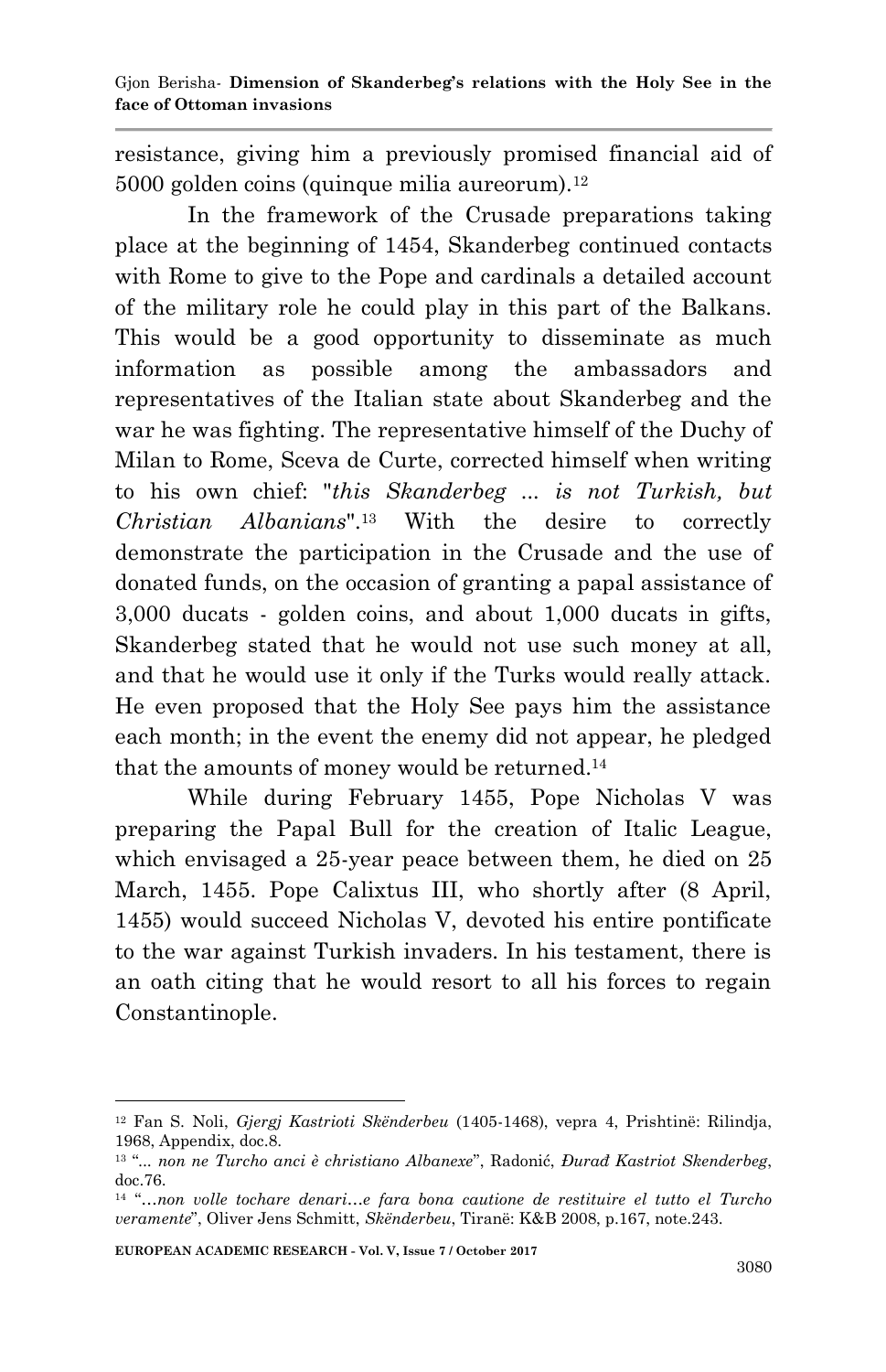On 15 May, 1455, Pope Calixtus III reaffirmed the Bull for Crusade, which had been issued by his predecessor in September the same year. However, the military strategy of Calixtus III differed somewhat from that of his predecessor. His objective was to have support by land on Albanian and Hungarian fronts, while by sea a combined attack of Western fleet of ships would be organized. In this sense, it can be said that Skanderbeg-led Albanian uprising took fundamental value in the crusader plans of Pope Calixtus III.

In a document issued by the Pope's offices on 9 June, 1457, we learn that Calixtus III, wrote to George Kastrioti stating that he knows and appreciates his noble origin, that he has heard about damages Turks had inflicted on Albanian people and commends him about victories against Turkish armies. At the same time, he sent notice that he was dispatching an armed *Galea* and also equipped with instructions for help against Turks.<sup>15</sup>

Time would show that Callixtus not only offered just fine words, but also sent a fleet of Papacy (*classe nostra*) in Albania waters. So, while on one side he congratulated George Kastrioti about the heroic war fought against the Turks, on the other hand, he ordered a part of his military fleet to approach to Albanian shores in aid of Skanderbeg. Also, on 1 September, 1457, the Pope gave instructions to the commissioner for Crusade issues in Albania, Gjon Navarro (John Navarre), to divide the revenue collected for the anti-Turkish crusade between the kings of Hungary, Bosnia and lord of Albania, George Kastrioti.<sup>16</sup> From these revenues, one third of the total funds collected in Ragusa, was ordered to be given to Skanderbeg. Meanwhile, on 11 September, 1457 at the Papal

<sup>1</sup> <sup>15</sup> "*Nos, dilecte fili, de tua nobilitate semper optimam opinionem habuimus cognovimusque quanta perseverantia et quam strenue in partibus illis prope solus obstiteris sevissimis Turchis satagentibus...",* Radonić, *Đurađ Kastriot Skenderbeg*, doc.140.

<sup>16</sup> "*en manadavimus, ut devotioni tue ex nonnullis pecuniis propter sanctam Cruciatam Ragusii et per Dalmatiam collectis, certa pars tibi consignetur...*", Ibid., doc.151.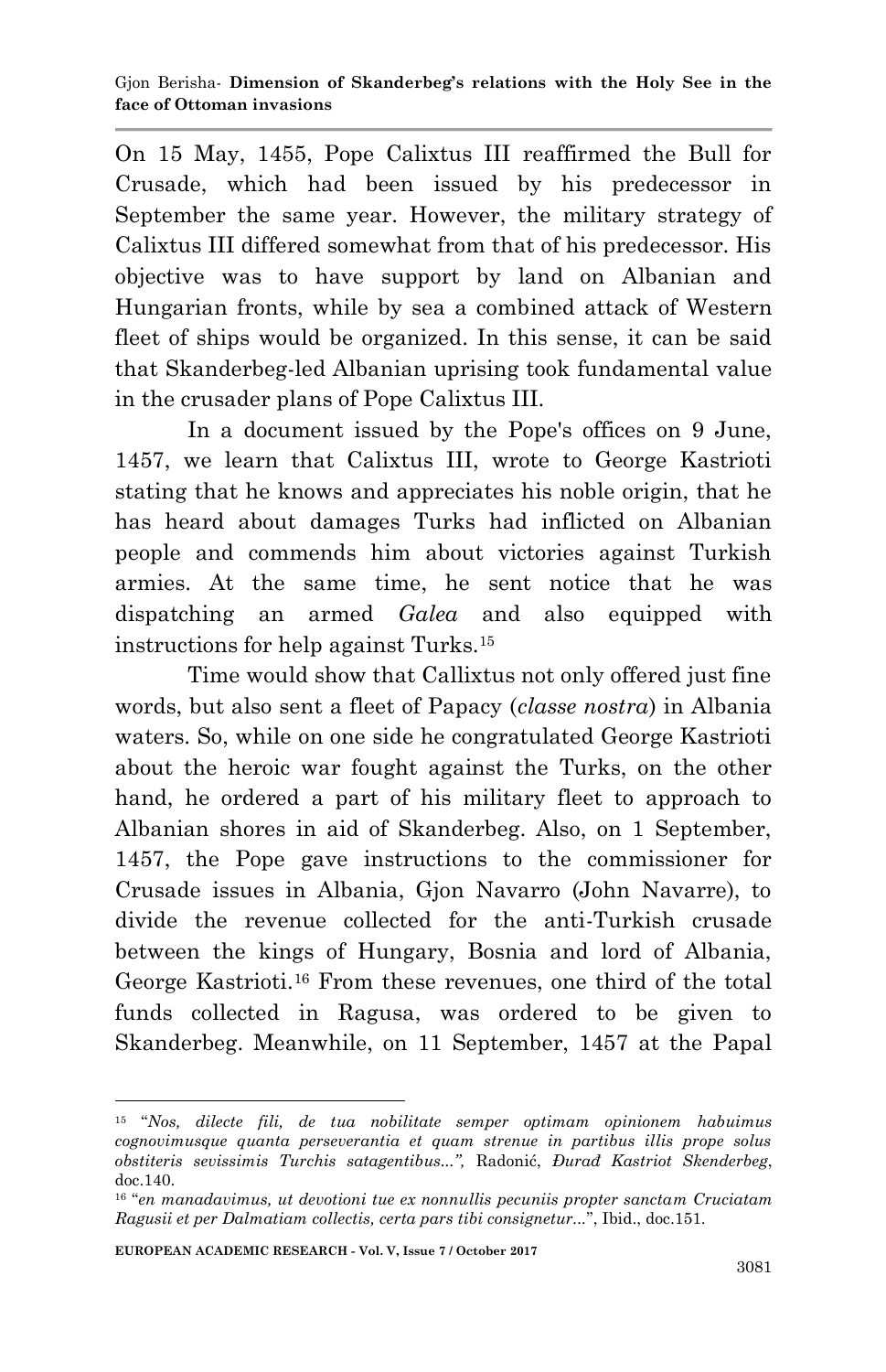Chancellery a letter was drafted which raises Skanderbeg above all the other Catholic Princes: "*We have heard that you distinguished yourself above all Catholic rulers thanks to your high capacity and deeds you have done for the Christian faith and religion* ... ".<sup>17</sup> The news of Skanderbeg example, that "*he did not bow down before the whole offensive rage and cruelty of enemies" would be transmitted to all believers and shake them up.* It follows then the famous statement: "... *there is no one who does not know how things go to that extent as not to uplift with the greatest praise, and not to talk about your Highness like that of a true athlete and a warrior of the Christian name*".<sup>18</sup> The men receiving so much praise, was again promised by Calixtus III armaments and help due to be prepared during the winter. He fervently asked Skanderbeg not to step back from defeats: "*We aren't pronouncing these words for nothing, but our words will be proved by facts*." The Pope ended his open letter with the call to unite all forces by land and sea "*to exterminate this plague*".<sup>19</sup>

Victory of Albanian forces at the Battle of *Ujëbardha* (Albulena) in September 1457 seems to have restored hopes to papal projects of the Crusade. This victory over a large Turkish army of 60-80 thousand men was marked by history as the first victory of Skanderbeg in the context of a genuine international front. He came out of this war with an undisputed reputation both domestically and internationally. This war was treated as such by Western chancelleries as well. Thus, two months after the news of the victory arrived in Rome, Pope Calixtus III appointed Skanderbeg on 23 December, 1457 under the

**EUROPEAN ACADEMIC RESEARCH - Vol. V, Issue 7 / October 2017**

<sup>1</sup> <sup>17</sup> *Acta Albaniae Vaticana I: res Albaniae saeculorum XIV et XV atque cruciatam spectantia*, [Ignazio Parrino] Citta del Vaticano: Biblioteca Apostolica Vaticana, 1971, doc.228.

<sup>18</sup> "*... nemo enim est tam ignarus serum, qui non summis laudibus ad celum te extollat et de tua nobilitate tanquam de vero athleta et propugnatore nominis christiani non loquatur*", Radonić, *Đurađ Kastriot Skenderbeg*, dok.151. In a letter to Duke Francesco Sforca of Milan, dated October 8 1457, it was stated: "*Subventionem Scanderbecho fortissimo Christi Athlete non modicam prebuimus*", Schmitt, *Skënderbeu*, p.330, note.226.

<sup>19</sup> *Acta Albaniae Vaticana* I, dok.260; Schmitt, *Skënderbeu*, p.330.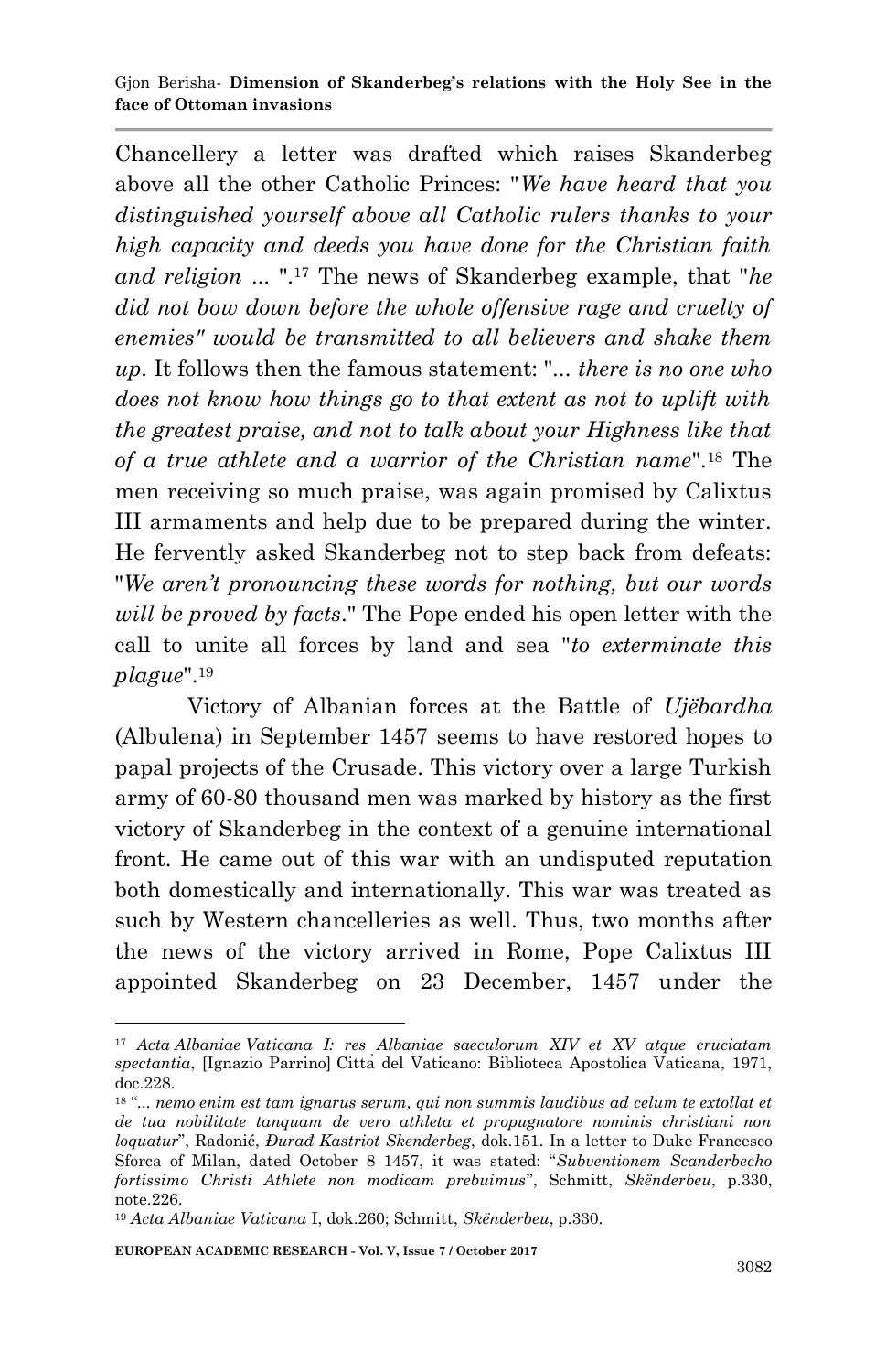Pontifical decree "*The General Captain of the Holy See*" in the war against the Turks.<sup>20</sup>

Pope's efforts to help Skanderbeg never ceased, even putting pressure on Ragusa to hand over to Skanderbeg the money collected. In the course of 1457, the Pope sent his representative, Gjon Navarri, in Ragusa to raise money on behalf of the Holy See and to divide them between the kings of Hungary, Bosnia and Skanderbeg. The Pope's authorized persons, *Gjon Navarri* and *Friar Mariano de Senis* insisted, in the final analysis, even by threatening excommunication and banning sacraments, that Ragusa hand over to Skanderbeg the money preserved there for the Crusade, but the Council, which was expecting an Ottoman victory, dragged on such a handover. The Pope dispatched to Ragusa, letter after letter; he ordered that apart from Ragusan money, Skanderbeg would be handed over also Albanians' money for the Crusade (19 September, 1457). His persistence did not stop throughout winter. As early as February 1458, Skanderbeg's envoys appeared before the Pope who informed him on recent events; on this occasion Skanderbeg was explicitly mentioned as a "*Christian prince*" (princeps catholicus).<sup>21</sup> In a letter given to the envoy, the Pope expressed his regret for sending only 5000 golden coins to Albanian warrior-leaders, hoping that this amount would be increased in the coming days. In addition, on 8 February, 1458, the Pope sent a letter to Alfonso V, informing him on the funds he himself gave to Skanderbeg and urged him that as previously, he should help again Skanderbeg in the war against Turks. On this occasion, the Pope emphasized the importance of the Albanian bulwark.

On the other hand, he expressed even more praising words about George Kastrioti: he thanked God that Skanderbeg was resisting to the Ottoman hordes in the Christian world like

<sup>20</sup> Filipo Millosheviç, "Politika orientale e Kaliksit III dhe Shqipëria", in: G.Valentini, *Skënderbeu dhe Papati 1442-1467 (studime dhe tekste)*, Tiranë: Plejada, 2013, p.182; Frashëri, *Gjergj Kastrioti Skënderbeu*, p.357.

<sup>21</sup> Radonić, *Đurađ Kastriot Skenderbeg*, doc.153-155, 159-164, 166-168.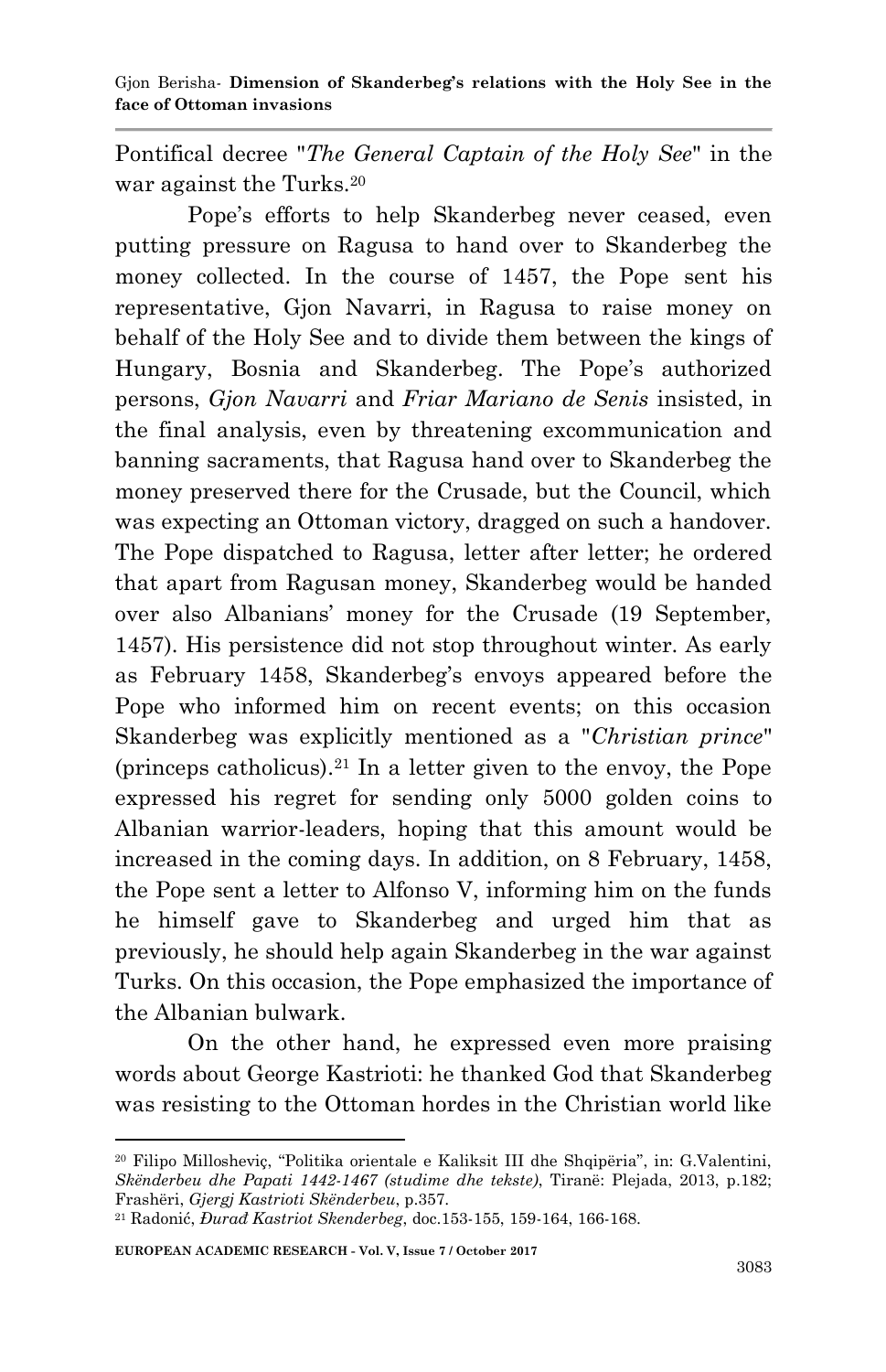a "*strong wall*", thereby overwhelming himself with glory. What, if many other catholic princes owned your bravery! Then the Pope would be less concerned about protecting the faith. "*Keep, my son, to your own loyalty, your holy rescuing aim, because, since you fight for faith in Christ, you bring hopes that he, for whom nothing is impossible ... that he will never abandon you, but will offer to you the glorious triumph over his enemies*". 22

The same letter proves also that Skanderbeg is now a factor of great importance in the joint plans at European level: "*as regard the meeting we will hold with the envoys of the Emperor, Kings and Christian Princes concerning measures to be taken against the Turks, we have made this known to your Lordship, in another letter*".<sup>23</sup>

Indeed, a papal squadron rushed to the aid of Skanderbeg and on 3 June, 1458, the Pope instructed Michele Borgian to travel back to Albania,<sup>24</sup> but shortly after, on June 30, Calixtus III passed away. Although he failed to offer Christian assistance to rebels, as he would otherwise wished, still during the Crusades, his activity helped greatly in bringing fame to Skanderbeg name in the West.

It is not without purpose that Calixtus III had repeatedly recalled the Belgrade siege, the liberation of which was highly glorified as a great victory by the Catholic Church. This is because there had died from an epidemic John Hunyadi, who for a long time had been the most renowned figure in the West as an warrior against the Turks. Now Skanderbeg remained the only symbolic figure of the Christian resistance, which was regarded as a model for others. Thus, while

**EUROPEAN ACADEMIC RESEARCH - Vol. V, Issue 7 / October 2017**

<sup>22</sup> "*Persevera, fili carissime, in devotione et in sancto et salubri proposito suo, nam cum pro fide Xpi certes sperare debes eum, cui nichil est impossibile et forcia queque parvis confundit, quod te non desert, sed victoriam gloriosam de suis hostibus tibi dabit*", Ibid., doc.168.

<sup>23</sup> "*Convocationem quam facimus oratorum imperatoris, regum et principum chritianorum super prosequenda amprisia contra Turchum jam tue nobilitati per alias litteras significavimus*", Ibid.

<sup>24</sup> *Acta Albaniae Vaticana* I, dok.340; Schmitt, *Skënderbeu*, p.331.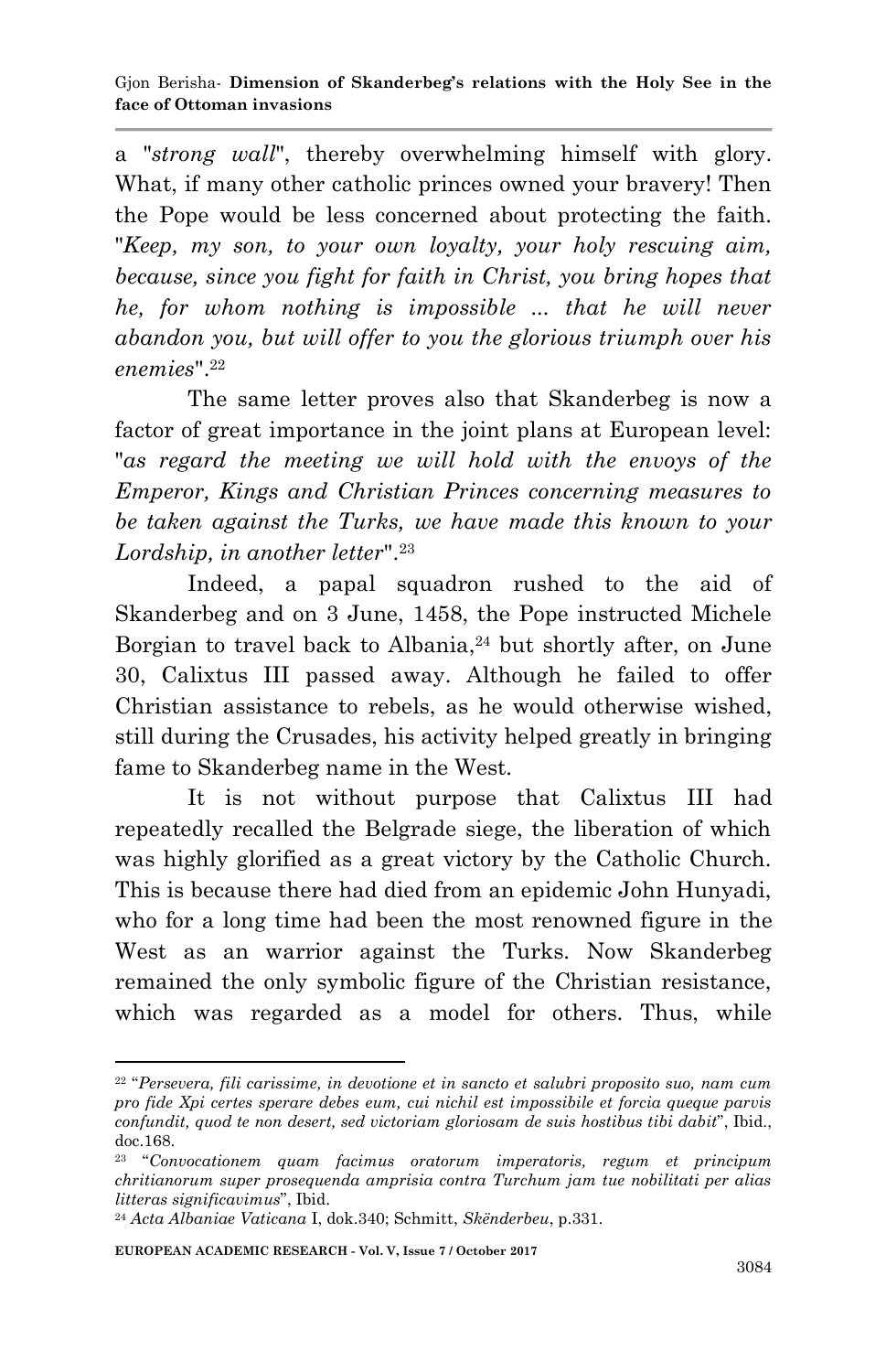congratulating the King of Hungary, Matthias Corvinus, on the occasion of the King's coronation, the Pope Calixtus III reminded the young king of the uncompromising war fought by the papal navy and the army of George Kastrioti Skanderbeg.<sup>25</sup>

After the death of Calixtus III, these reflections were taken without any modifications from his successor, the humanist Pope Pius II. Skanderbeg was apparently very happy about the election of Pope Pius II. The papal throne had been ascended by his 53-year old longtime admirer, of the same age, the humanist *Enea Silvio Piccolomini* who was the biggest proponent of European joint actions against Turkish invaders. Similar to his Spanish predecessor, Pius II worked for an alliance of Christian princes in order to drive the Turks out from Europe. He urged the emperor, Italy, France, Burgundy, and also masters across the Balkan from Bosnia to Albania but he encountered into resistance. Inter-Italian tensions, opposition between Louis XI and Burgundy, the new war which had started between the Emperor Frederick III and the new Hungarian King Matthias Corvinus, all these damaged the plan for a Crusade. The Pope called a princely congress in Mantua (spring 1459 - January 1460), but participation of the princes was disappointing.<sup>26</sup> Nor did Skanderbeg take part in that conference, who opting to be in temporary peace with the Turks or even because of doubts in the success of this Council, it seems, he preferred to follow the proceedings of the Council in the distance. According to Pius II, one of the main protagonists of the crusader army would be George Kastrioti Skanderbeg, the only glorious captain, already alive in the wars against the Turks commonly known across Europe, after the death of John Hunyadi. In a speech held at the Congress of Mantua, Pius, among others, stated: "... *and who will think that the Turks would not be defeated by these crusade armies? George Kastrioti* 

<sup>25</sup> Augustino Theiner, *Vetera monumenta historica Hungariam sacram Illustrantia* II, Romae: Typis Vaticanis, 1860, dok.CCCCLXXI. <sup>26</sup> Schmitt, *Skënderbeu*, p.332.

**EUROPEAN ACADEMIC RESEARCH - Vol. V, Issue 7 / October 2017**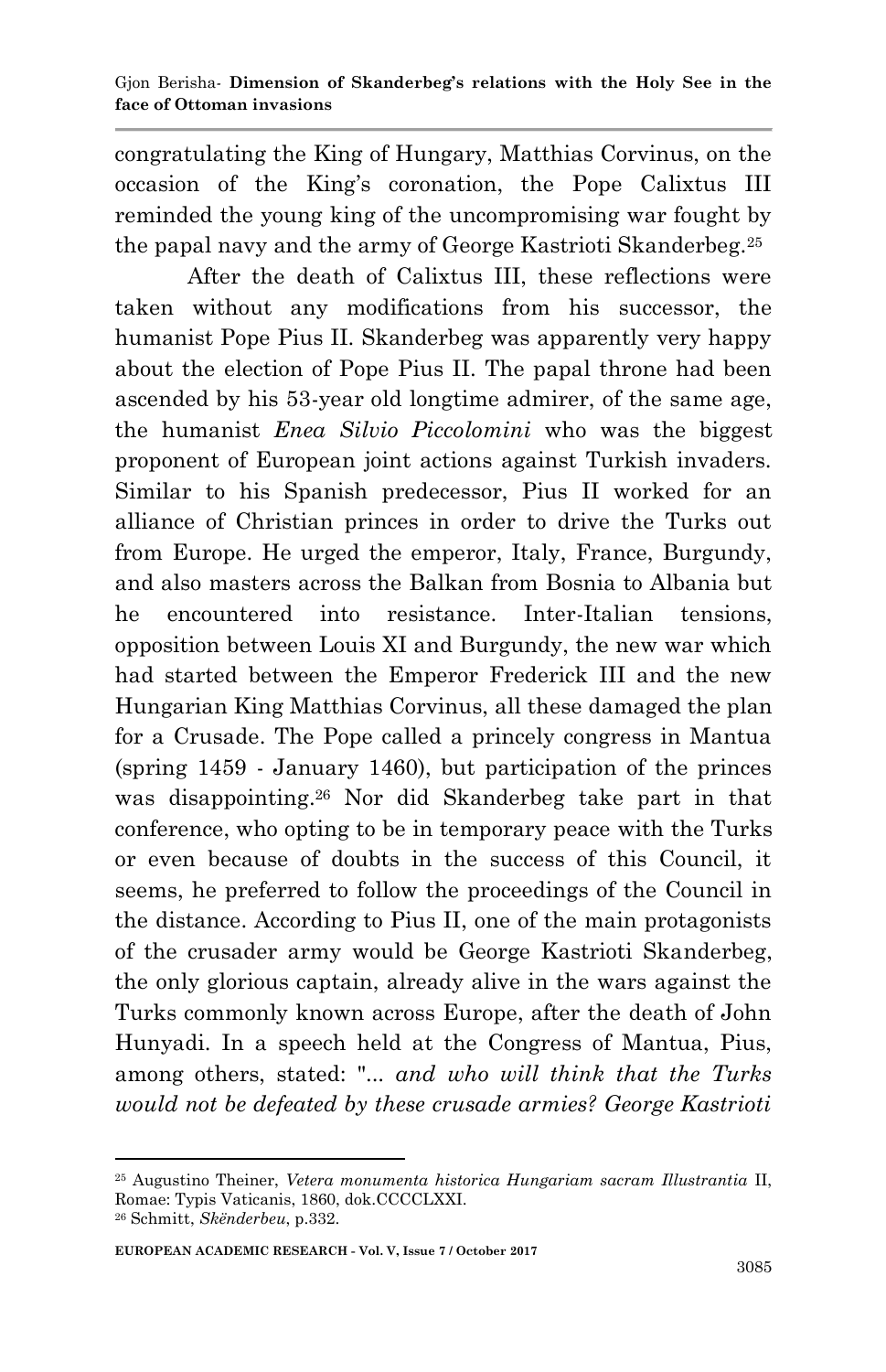*Skanderbeg will join as well with a very strong Albanian army* ... ".27In short, Pius II, estimated beyond measure the Albanian warrior-king.<sup>28</sup>

Meanwhile, in Italy the fear from Turks was growing from year to year. Scholars and artists were increasingly dealing with the danger coming from the East, and troubled looks slipped away towards the other shore of the Adriatic coast. The Pope called ceaselessly for the Crusade; he was willing to give himself the first example and to take the lead of the Crusade. Since the beginning Skanderbeg was in the center of the Popes' arrangements and plans. Although Pope Pius II did not receive well the news that a ceasefire had been reached between Skanderbeg and Mehmed II in 1460, he welcomed Albania intervention in support of Ferrante. The same year, 1460, the Pope had spoken with Skanderbeg's envoy, the knight Martin Muzaka in Rome to go in help of Ferdinand and about the ceasefire with the Sultan.<sup>29</sup> Basically, Pius II hinted that although he did not give public approval, he would not raise any objections regarding peace with the Turks. Considering the situation by the course of subsequent events and documentary affirmations,<sup>30</sup> it appears that Skanderbeg had confidentially assured Pius II that he would break this ceasefire once the crusader army was ready.

Unlike his predecessors, Pius engaged himself also with the history of Kastrioti family, their origin and development. The Pope had long been studying the situation in the Balkan Peninsula, especially in his writing "*De Europa*". He knew that

**EUROPEAN ACADEMIC RESEARCH - Vol. V, Issue 7 / October 2017**

<sup>27</sup> "*Et quis non his copiis superatum irii Turcas arbitratur? His acceset Georgius Scanderbechius ett Albanorum fortissimus manus...",* Universität Mannheim, sig. Sch 047/295, Pii Secundi Pontificis Max. *Commentarii Rerum memorabilium, quae temporibus suis contigerunt*... Liber Tertius, Romae: Ex Typographia Dominici Basae, 1584, pp.168-169; Noli, *Gjergj Kastrioti Skënderbeu*, appendix, doc.24.

<sup>28</sup> Biblioteka Kombëtare, sig An.III.B.3, *Pii Secundi Pont. Max. Epoistolae. De Conventv Mantvano* [Pius II, Papa], Impressum Mediolani: Per Magistrum Antonium De Zarotis Parmensem MCCCCLXXIII, [179] fl.

<sup>29</sup>*Acta Albaniae Vaticana* I, dok.465; Noli, *Gjergj Kastrioti Skënderbeu*, shtojca, dok.25; Schmitt, *Skënderbeu*, p.332

<sup>30</sup> Pii Secundi Pontificis Max. *Commentarii Rerum* (Liber duodecimus), p.607.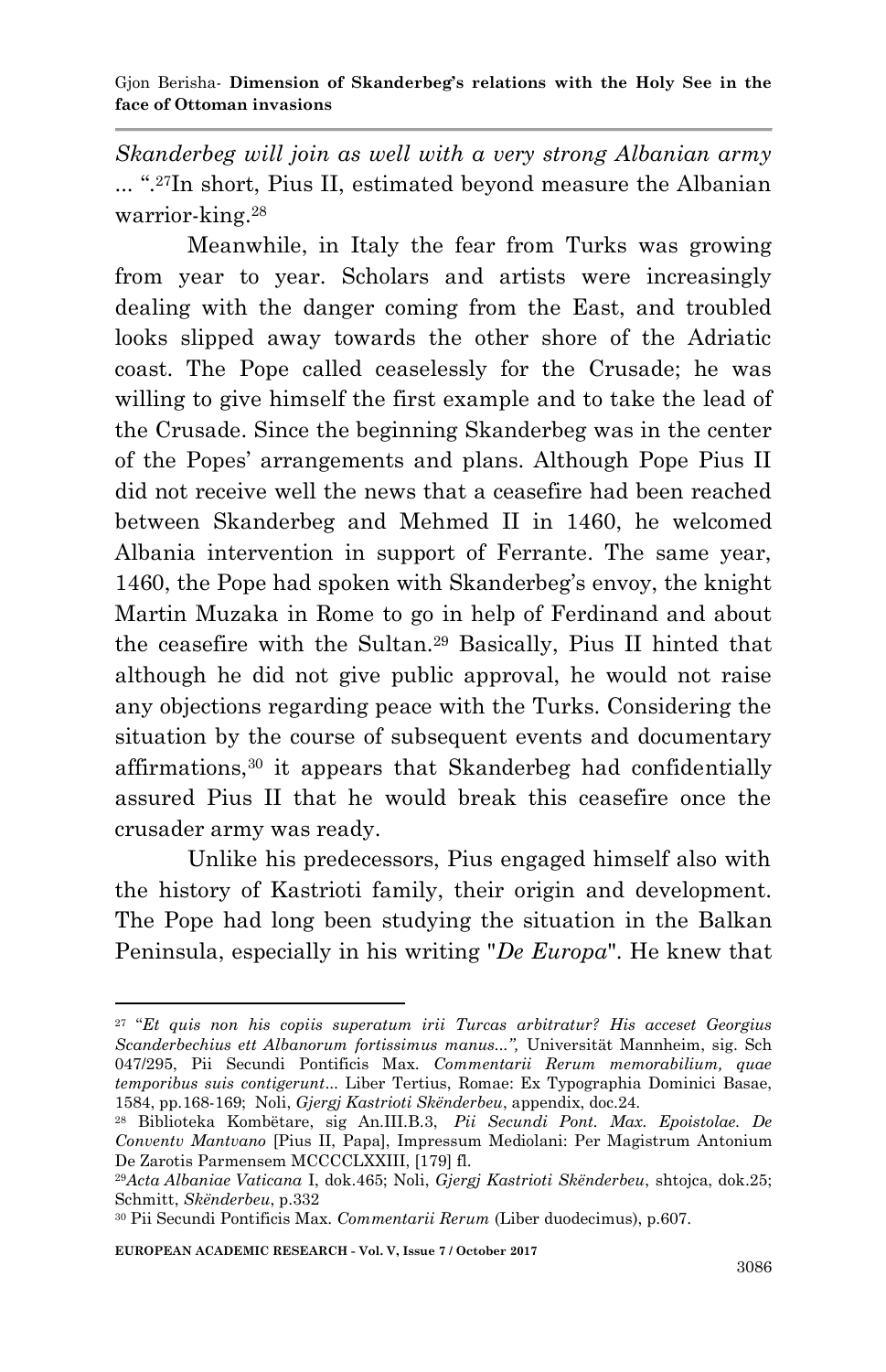a large army could only land at Albania ports, especially in Durres; and that only Albanian space, only *Via Egnatia*, could make possible a rapid penetration into the hinterlands of the Ottoman Empire. He was aware of Albania key position as an important landing place and as a ruling territory of the best strategist in the Balkans. Skanderbeg diplomats gave also a great help in strengthening relations with Pope Pius II: in particular archbishop of Durres Paulus Angelus, who would soon travel to Italy to prepare the war against the Turks.

The real treaties between Pius II, Paulus Angelus and Skanderbeg remain obscure for the most part: in all likelihood they were conducted by the knight Martin Muzaka, who left for Rome on 29 October, 1463 as a "*special envoy*" (nuntius specialis) of Skanderbeg.<sup>31</sup> This mandate  $-$  a credential letter, is considered as the first document of Albanian diplomatic relations with the Holy See. Ambassador Muzaka had been tasked to insist before the cardinals in Rome, to make Albania the starting point of the Crusader attack and to clarify the strategic aspects of this venture.<sup>32</sup> October and the first week of November 1463 were months abundant with plans reviews, proposals and counter-proposals. While the Venice insisted before the Pope to start the war at sea, Burgundy and Milan preferred the war on land, starting with the Balkans. From these proposals, it appears that Pope was more inclined towards Albanian land as a starting basis for the Crusade. From Rome, Ambassador Martin Muzaka informed Skanderbeg on the proposal of the Cardinal of Pavia, who stated: "*it can be landed in Albania or Ragusa and the Pope's army shall be summoned there ... and others who will follow the Pope ... Pope said that Albania is a strong country and notwithstanding the* 

<sup>1</sup> <sup>31</sup> Kristo Frashëri, *Skënderbeu dhe lufta shqiptaro-turke në shek.XV*, Tirane: Toena, 2005, doc.71. According to the researcher M. Ahmeti, the date of issuance of the proclamation of representation by the Ambassador of Skanderbeg to the Holy See, Martin Muzaka, is October 29, 1459. Cfr.: Musa Ahmeti, "Një akt diplomatik i dalur nga kancelaria e Skënderbeut nga viti 1458 – burim me vlerë të rëndësishme për historinë tone kombëtare", *Ekskluzive* no.31 (Prishtinë, 2002), pp.94-96. <sup>32</sup> Frashëri, *Skënderbeu dhe lufta shqiptaro-turke në shek.XV*, doc.71.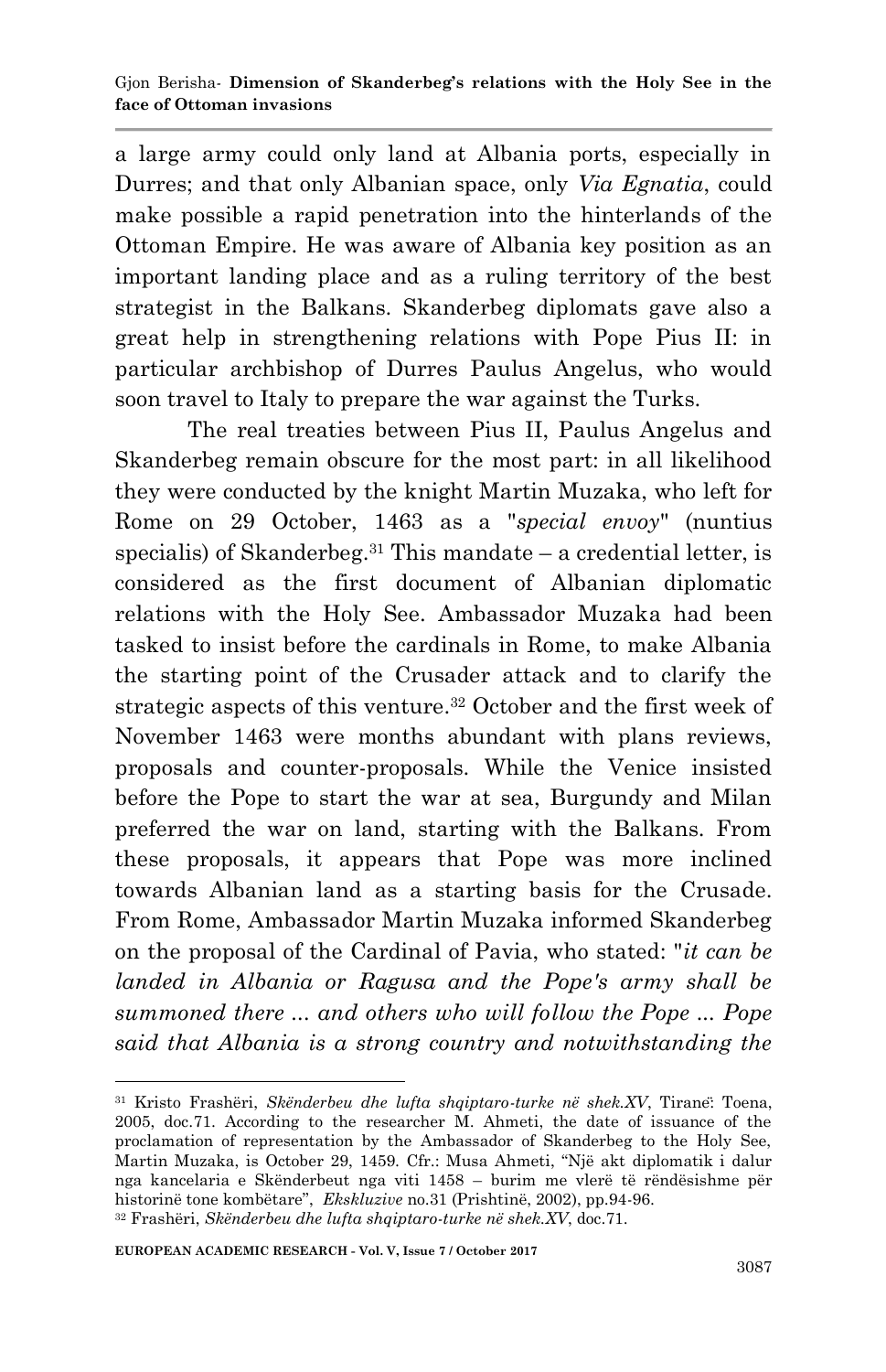*Turks attempts, they would not be able to penetrate rapidly in depth ... From Albania, the Pope's crusader army could easily join those of Hungary ... and especially Skanderbeg would ensure further inland passage*".<sup>33</sup> Estimating the geostrategic position of Albania and the capacity of Albanian prince Skanderbeg, it was eventually planned in Rome that Pope's European troops, which would land in Durres or Ragusa, would be received from Skanderbeg and March towards the East, while Hungarians and the Venetians would attack from the North and Northeast. Despite objections of Lekë Dukagjini, even Venice, though not very clearly, agreed that Skanderbeg had the joint command of troops.<sup>34</sup> This automatically meant that Skanderbeg would command the Pope's crusader army.

From documents it is not clear whether or not Skanderbeg went physically to Rome after his visit made to Ferdinand in Naples. Albanian humanists, Paulus Angelus, M.Barleti (Marinus Barletius) and Dh. Frangu (Demetrio Franco) offer us information that Skanderbeg had held talks with the Pope (maybe not face to face). Whatever the truth is, it is certain that Archbishop Angelus travelled personally in June 1464 to Italy, where Pope Pius II was preparing for the Crusade, which would be set in motion after a few weeks towards Albania. Paulus Angelus went up to Milan with a letter of recommendation from Skanderbeg, where Duke Francesco Sforza gave him a gift of excellent weaponry: probably among them was also a part of that symbol of Albanian crusade – Skanderbeg's helmet, which has the horned goat.<sup>35</sup>

We do not know in detail what was discussed between the Pope and Skanderbeg, but from indirect reports, it is understood that the Pope decided to reward both Skanderbeg and Archbishop Angelus, with two high titles belonging

<sup>33</sup> Radonić, *Đurađ Kastriot Skenderbeg*, doc.257.

<sup>34</sup> Ibid., doc.258.

<sup>35</sup> Schmitt, *Skënderbeu*, p.343.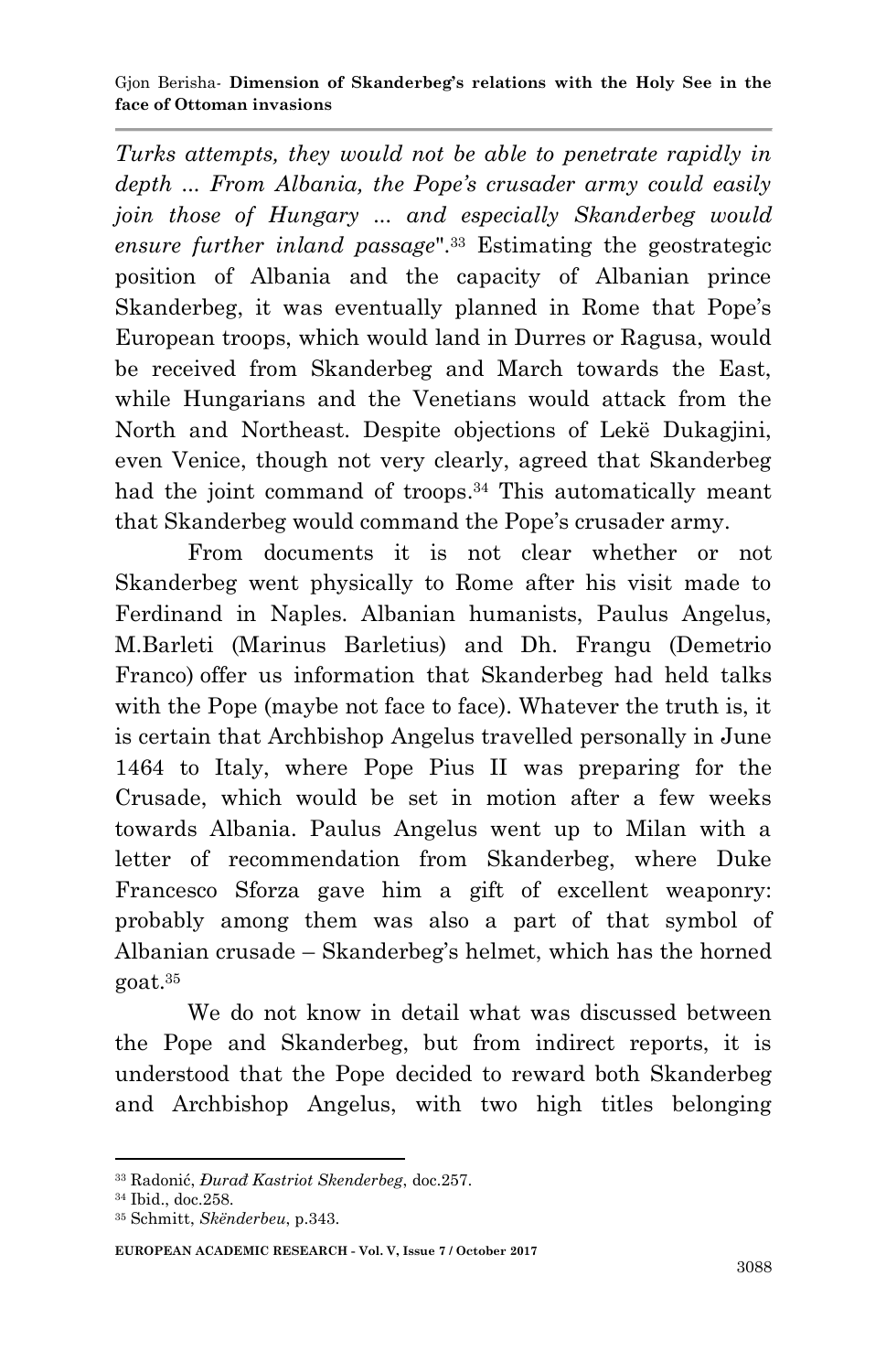respectively to the state position for the one, and to ecclesiastical ranking for the other. From written sources offered to us by the above mentioned humanists, it follows that Skanderbeg would be proclaimed King, while Archbishop of Durres, P. Angelus, would be awarded the position of cardinal. According to Barleti and Dh. Frangu, the Pope would come from Ancona and stop in Durres, where was expected to celebrate a magnificent Mass in the city's cathedral church, during which he would give the *Cardinal's mitre* to Angelus and at the same time would put the royal crown on Skanderbeg.<sup>36</sup> In addition, Angelus gives such a rough account in his Codex, where reference to the title King for Skanderbeg would leap to everyone's eye.<sup>37</sup>

In the course of preparations, Skanderbeg was prepared to receive the Pope, who was coming from Ancona to Rome. And then, after the papal fleet joined the Venetian fleet, he would sail across the Adriatic to the Aegean, making a stop in Ragusa and Durres. Furthermore, Skanderbeg decided to wait for the Pope in Ragusa and from there to accompany him to Albania. On 9 August, the Grand Council of Ragusa accepted Skanderbeg's request.<sup>38</sup>

But Pope Pius II failed to realize his project. Upon his arrival in Ancona, he fell ill and on August 14, 1464, he died. The boat that Ragusa had sent to receive the Pope, returned with the news of his death, which caused deep shock. Skanderbeg's warriors – M.Barletius wrote - were as if lightning had struck them. No other Pope would be engaged alongside Skanderbeg as Pius II did. Inauguration of flags made solemnly from Venice on August 27, 1464, was little

**EUROPEAN ACADEMIC RESEARCH - Vol. V, Issue 7 / October 2017**

<sup>36</sup> Cfr.: Marin Barleti, *Historia e Skënderbeut*, Tiranë 1964, p. 440; Demetrius Francus, *Commentario delle cose de Turchi,* et del s. Georgio Scanderbeg, principe di Epiro, con la sua vita... [Venezia : Aldo Manuzio], 1541, 30-30v (in edit.albanian., p.15); Frashëri, *Gjergj Kastrioti Skënderbeu*, p. 414.

<sup>37</sup> "*… regis Albaniae domini Scanderbegi*", N. Jorga, *Notes et extraits pour server a l'histoire des croisades au XV-e siècle*, quatrième serie (1453-1476), Bucurest 1915, pp. 194-195, 197.

<sup>38</sup>*Chronica Ragusina Junii Resti (ab origine urbis usque ad annum 1451) item Joannis Gundulae: (1451-1484),* Zagrabiae: Soc. Typ., 1893, p.370.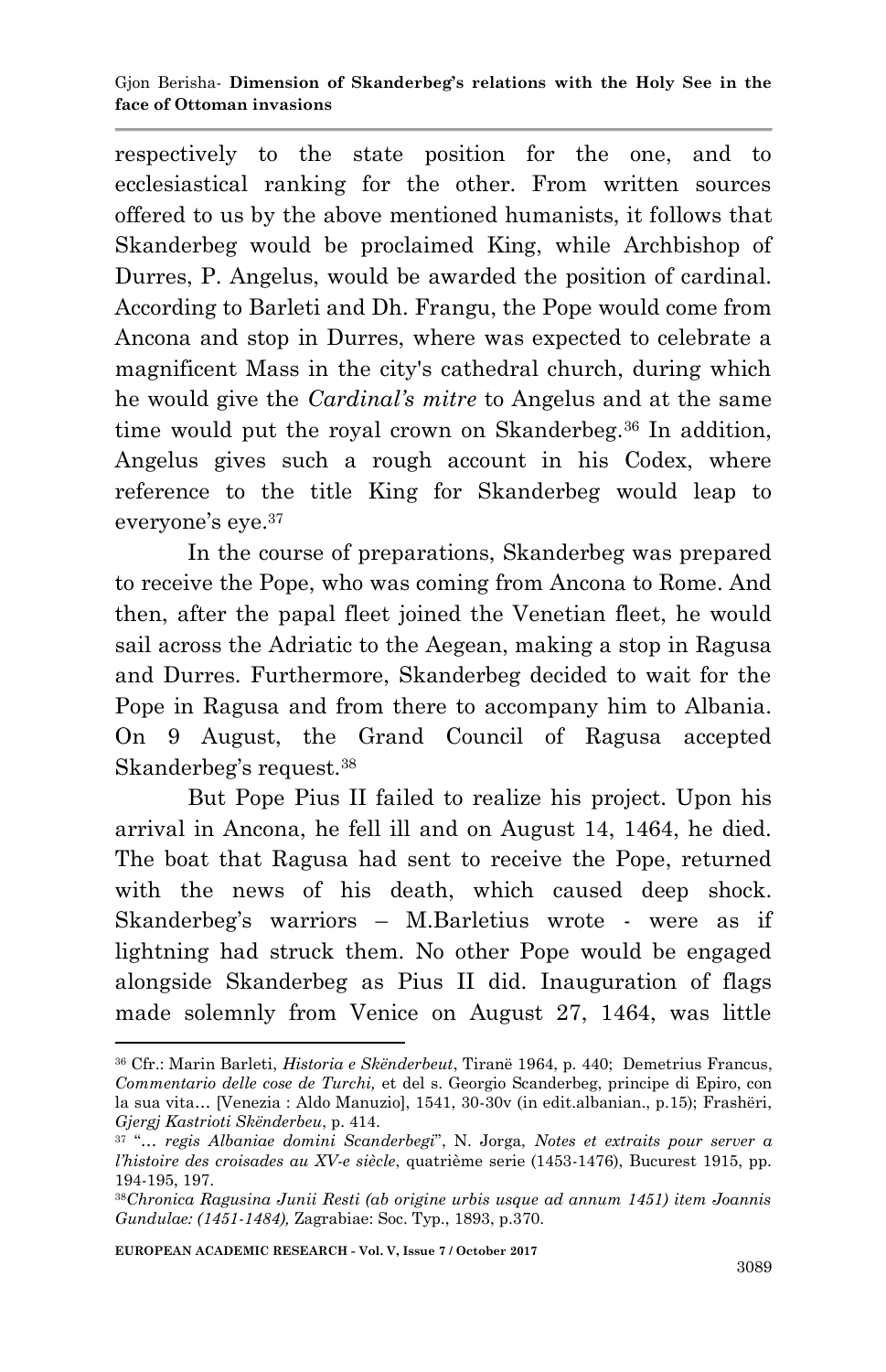consolation to Skanderbeg, who now was alone. However, Skanderbeg decided to persistently continue the war against the Ottoman Empire. He apparently took courage from efforts that the new Pope, Paul II (he succeeded to the throne of *St. Peter* on 16 September, 1464) started to immediately make in order to continue the Crusade project where his predecessor, Pope Pius II, had left it. Meanwhile, Skanderbeg passed into offensive against the Ottoman armies in Ohrid, where Turkish troops suffered major damage, and where Sultan, furiated from loss, discharged Sheremet Bey from office.

By mid-May of 1466, a campaign of the Turkish armies was launched against Albania, headed by Sultan Mehmed II himself, which in historiography is commonly known as the Second Siege of Kruja. Faced with such a very difficult situation, with a very large army and without any financial and material assistance from abroad, Skanderbeg was forced to engage his ambassador Paulus Angelus, who on July 7, sent notice to the Senate that resistance in defense of Kruja was going on and at the same time demanded that *Siniora* implement the agreement of 20 August 1463: deployment of military forces and financial aid. In search of help, Skanderbeg appealed personally in late August to Naples and Rome. Since no readiness was expected from Ferrante (Ferdinand of Naples), Rome remained the only hope to which Skanderbeg could appeal to ensure at least financial aid.

In this regard, Skanderbeg would very soon meet Paul II himself. When Skanderbeg arrived in Rome on December 12, 1466, the figure of the Albanian warrior-king arouse hope on a part of the older cardinals, who were still living with the idea of the Crusade. The magnificent reception accorded to him in Rome, surprised even the ambassadors of Milan, who from their impressions of the first day in Rome, would write "*the Pope had made great honors to him by bringing to greet him all the families of cardinals, his own family, and many prelates and other courtiers ... all of us, ambassadors, were invited in honor*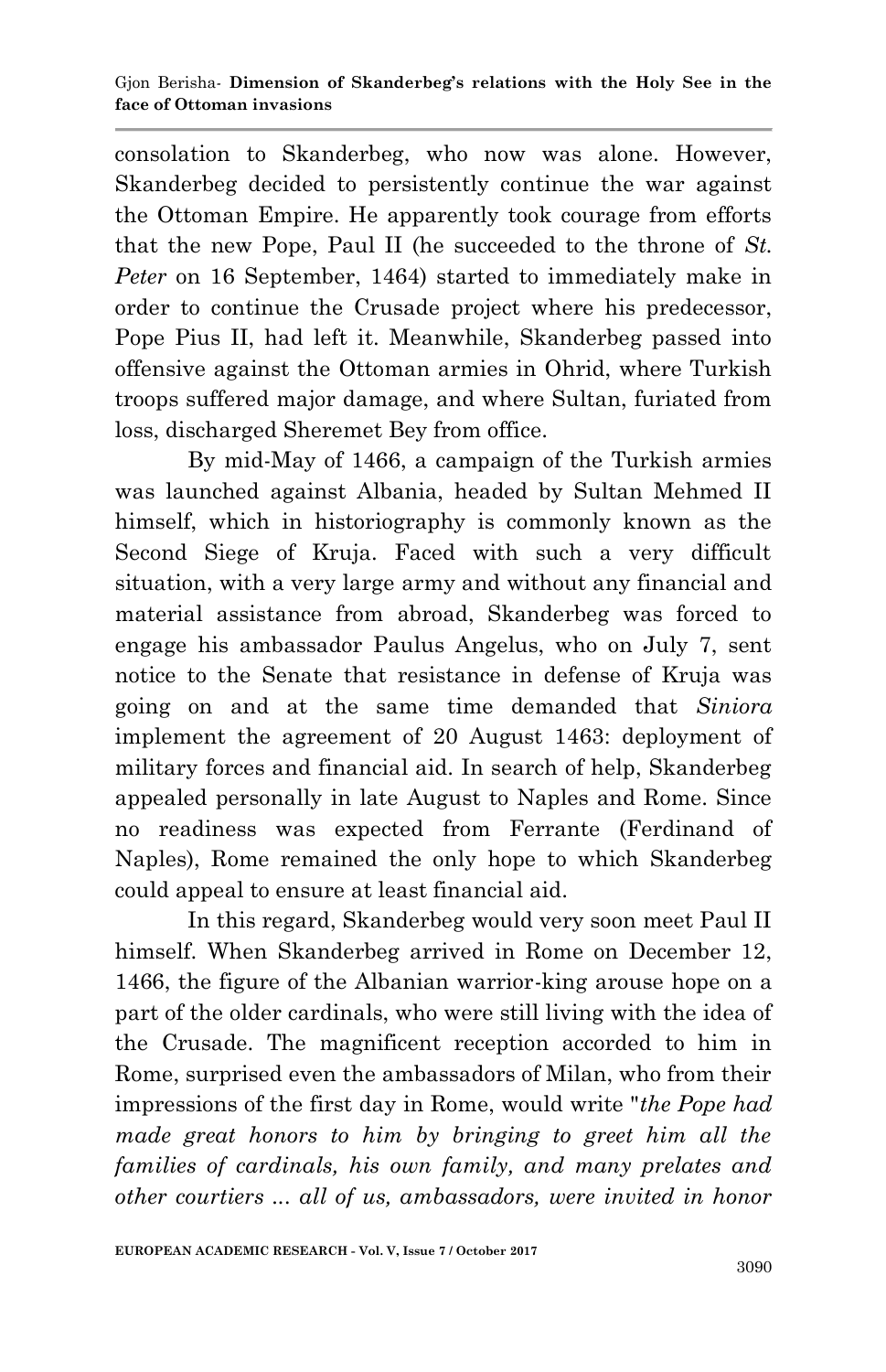*and accompany*"; then the fact that Skanderbeg "*understands and speaks Italian like each of us and that he has an entourage of about 50 Albanian knights ...*".<sup>39</sup> Such a reception organized by Paul II, was typically one accorded only to special authorities. Skanderbeg went to Naples and Rome, as a statesman, to whom Europe had obligations. On 24 December, that is on Christmas Eve, while Skanderbeg was invited to the *St. Peter's* Cathedral among the highest clergy of Rome and many others, Paul Pope II granted to him a sword and a coat of arms, a symbolic but a special gift: as a sign to fight bravely against the Sultan, calling him "Alexander of the Epirotes".<sup>40</sup>

Pope Paul II, recognizing Skanderbeg's ability and authority, tried to exploit this authority also in favor of his efforts to establish a unity in the Italian domestic politics against the Turkish danger. However, little possibility seemed to come from the Pope to help Skanderbeg, precisely because of the not so good atmosphere of relations between Italian states. In the Roman consistory, which assembled on 7 January, 1467, it was discussed about a donation of 5,000 ducats, which by cardinals was considered to be scarce. Although from his visit to Italy, Skanderbeg did not manage to secure the desired financial amounts (from Naples, Venice and the Holy See), on the eve of returning to his homeland, he succeeded with his own diplomacy, to play a constructive role in Pope's strategy for unity, and also to exert the appropriate pressure on Venice, and above all to create a relationship of understanding and cooperation on the basis of the *Crusade* ideal. Thus, after Eugene IV, Nicholas V, Calixtus III and Pius II, this was the Pope who came fifth in the career of joint European ventures of George Kastrioti.<sup>41</sup>

<sup>1</sup> <sup>39</sup> Schmitt, *Skënderbeu*, p.393.

<sup>40</sup> Aurel Palsari, *Skënderbeu, një histori politike*, Tiranë: Instituti i Studimeve Shqiptare "Gjergj Fishta", 2010, p.704.

<sup>41</sup>In the service of communist ideology, for the purpose of presenting the Holy See and the Vatican State as an enemy of Albania, the scholar S.Naçi, reports of Scanderbeg with the Holy See present us as reports between a deceiver (Skanderbeg) And a deceiver (Pope), spitting the figure of Skanderbeg himself. This author (S.Naçi), all of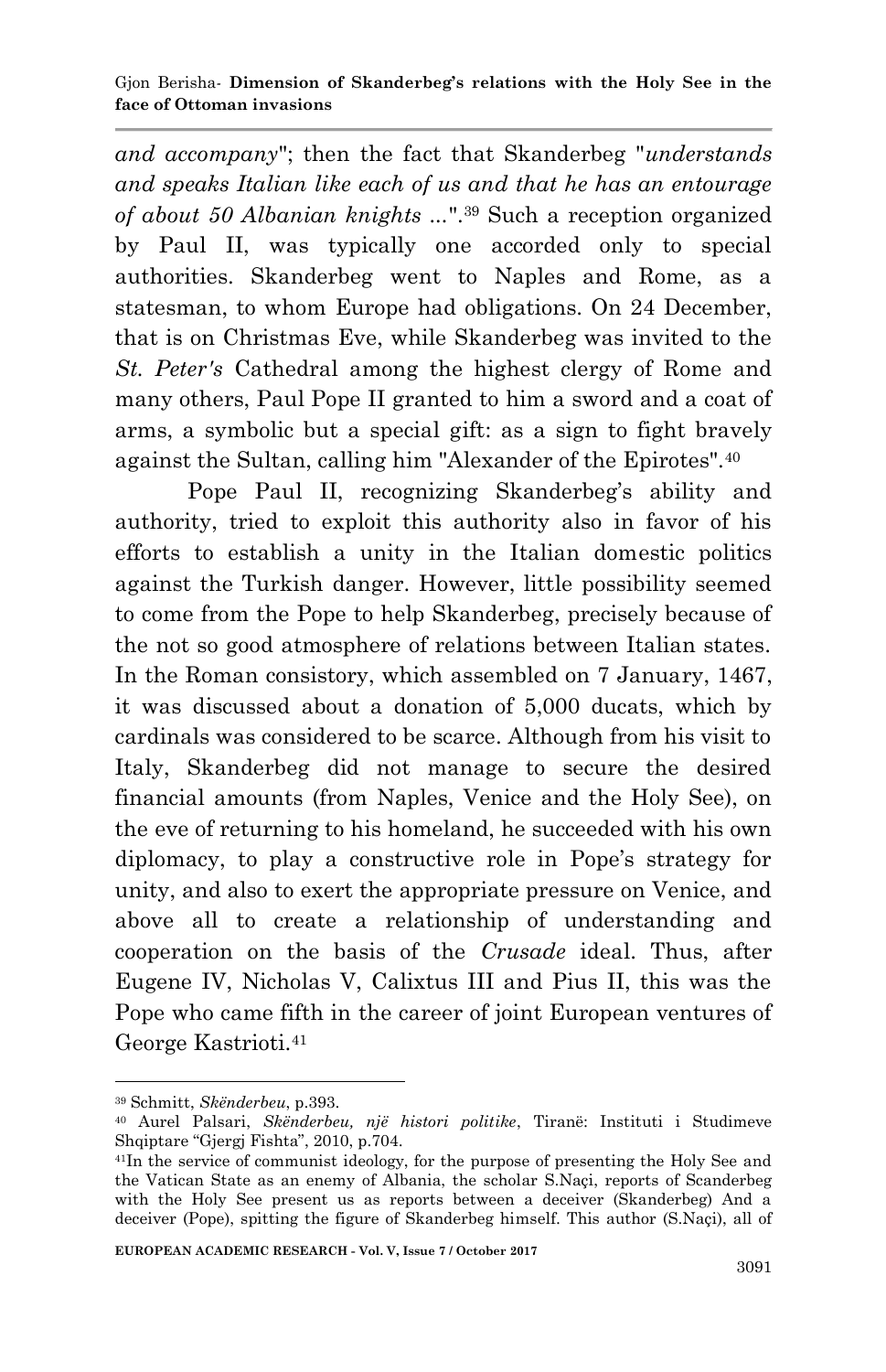In early April, George Kastrioti, while returning to his homeland through Ragusa, went quickly to Shkodra and Lezha to coordinate plans with Northern Albanian noblemen, among them also with Lek Dukagjini in order to fight together. In a letter of the Venetian procurator *Zakaria Barbaro* addressed to the bishop of Verona, on 10 May, it was cited: "*All those who had previously rebelled against Skanderbeg, now, because of the bad treatment by the Turk, decided to obey to him*".<sup>42</sup>

On 19 April, the Pope from his part sent to Skanderbeg an amount of 2700 ducats he had promised him while in Rome. A total of 5,000 ducats which had been discussed at the consistory of 13th February, become now full.<sup>43</sup>

Partially funded by Rome, Naples and Venice, Skanderbeg's successful offensive during April in the siege of Kruja, constitutes a sort of Crusader miniature attack to recover the lost territories of Skanderbeg. Through this offensive, within a few intense weeks (as long as Skanderbeg pledged in Rome), the missing Crusade in Europe was designed in Albania headed by the prominent warrior-king Skanderbeg. After Sultan's third failure in front of Kruja gates, this city of Albania remained as an important place of Christianity in the Balkans. Now the idea of the crusade seemed to be resurging. The Pope Paul II was making efforts to overcome inter-Italian contradictions and together with Skanderbeg to do something.

**EUROPEAN ACADEMIC RESEARCH - Vol. V, Issue 7 / October 2017**

the Albanian researchers of the 30s of the 20th century (Anton Fishta, Martin Sirdani, Anastas Gegaj and Fan Noli) who had objectively written, based on documents, considered that they had written in a distorted manner. Foreign scholars, especially those of Arbëresh and Italian (*Zef Valentini, Alessandro Serra, Basilio Pandzic, Ignazio Parrino, Sofia Masci, Filippo Milloscevich, Gino Sottochiesa*, etj) that their studies are mainly based on the documents of the Secret Archives of the Vatican and of Venice, for Albanian communist historiography, these were fascists.. Cfr.: Stavri Naçi, "Mbi marrëdhëniet e Papatit me Gjergj Kastriotin –Skënderbeun", *Konferenca e Dytë e Studimeve Albanologjike (Tiranë, 12-18 janar 1968)* I, Tiranë 1969, pp.53-58; Idem, "Mbi disa shtrembërime në lidhje me marrëdhënjet e Papatit me Skënderbeun gjatë luftës shqiptaro-osmane (1443-1468)", *Studime Historike*, XXII(V) 1 (Tiranë, 1968), pp.159-171.

<sup>42</sup> Noli, *Gjergj Kastrioti Skënderbeu*, appendix, doc.41; Radonić, *Đurađ Kastriot Skenderbeg,* doc.359.

<sup>43</sup> A. Bertolotti, "Curiosità storiche ed artistiche", *Archivio storico artistico archeologico e letterario della città e provincia di Roma*, vol.III, Spoleto 1878-79, pp.38-39.